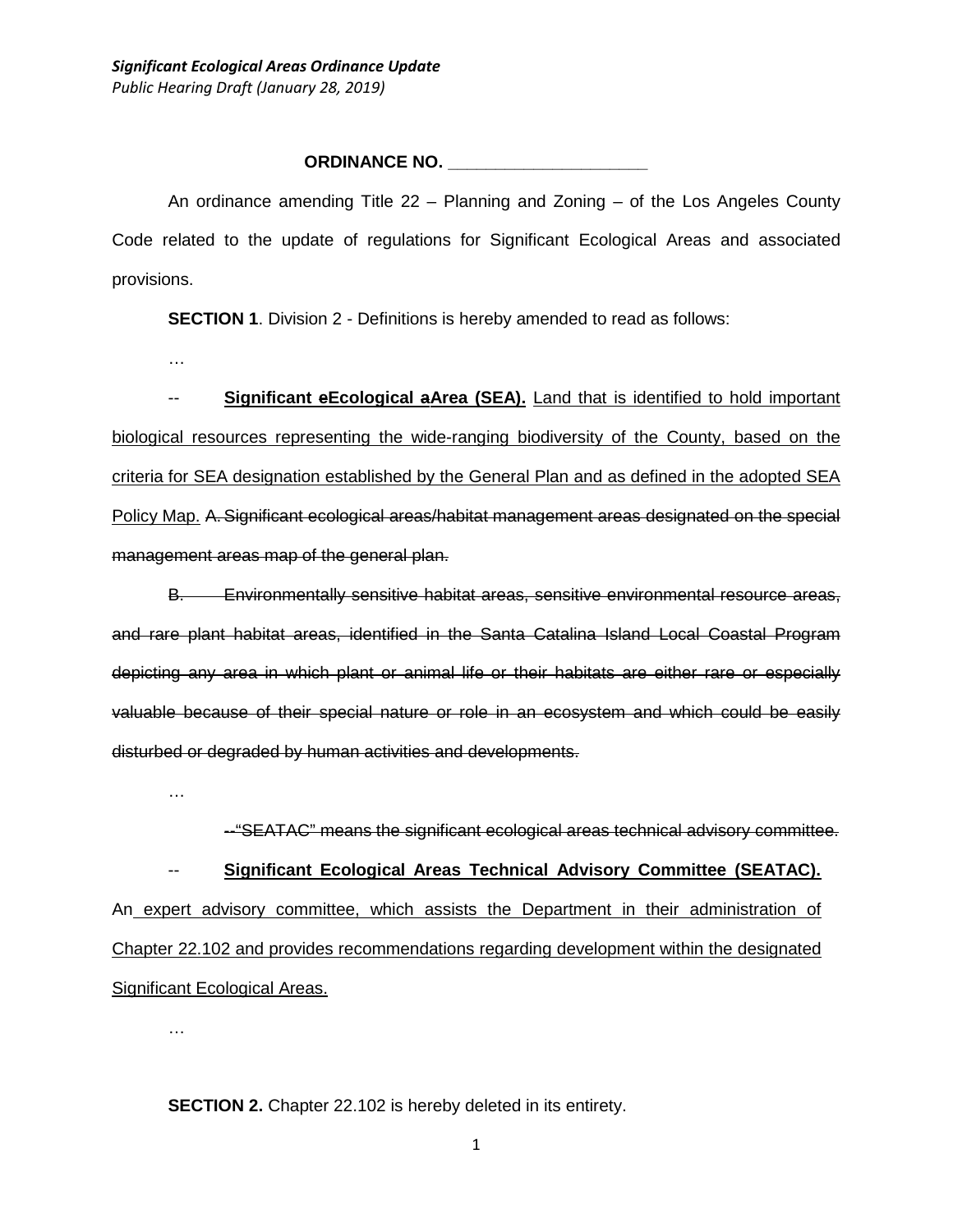…

**SECTION 3.** Chapter 22.102 is hereby added to read as follows:

#### **SIGNIFICANT ECOLOGICAL AREAS**

#### **SECTIONS:**

- **22.102.010** Purpose
- **22.102.020** Definitions
- **22.102.030** Applicability
- **22.102.040** Exemptions
- **22.102.050** SEA Counseling
- **22.102.060** Ministerial SEA Review
- **22.102.070** Protected Tree Permit
- **22.102.080** SEA Conditional Use Permit
- **22.102.090** SEA Development Standards
- **22.102.100** Natural Open Space Preservation
- **22.102.110** Enforcement
- **22.102.120** Fees
- **22.102.130** Review Procedures for County Projects
- **22.102.140** Review Procedures for Habitat Restoration Projects
- **22.102.150** Significant Ecological Areas Technical Advisory Committee (SEATAC)

#### **22.102.010 Purpose.**

This Chapter establishes regulations to conserve the unique biological and physical diversity of the natural communities found within Significant Ecological Areas (SEA) by requiring development to be designed to avoid and minimize impacts to SEA Resources.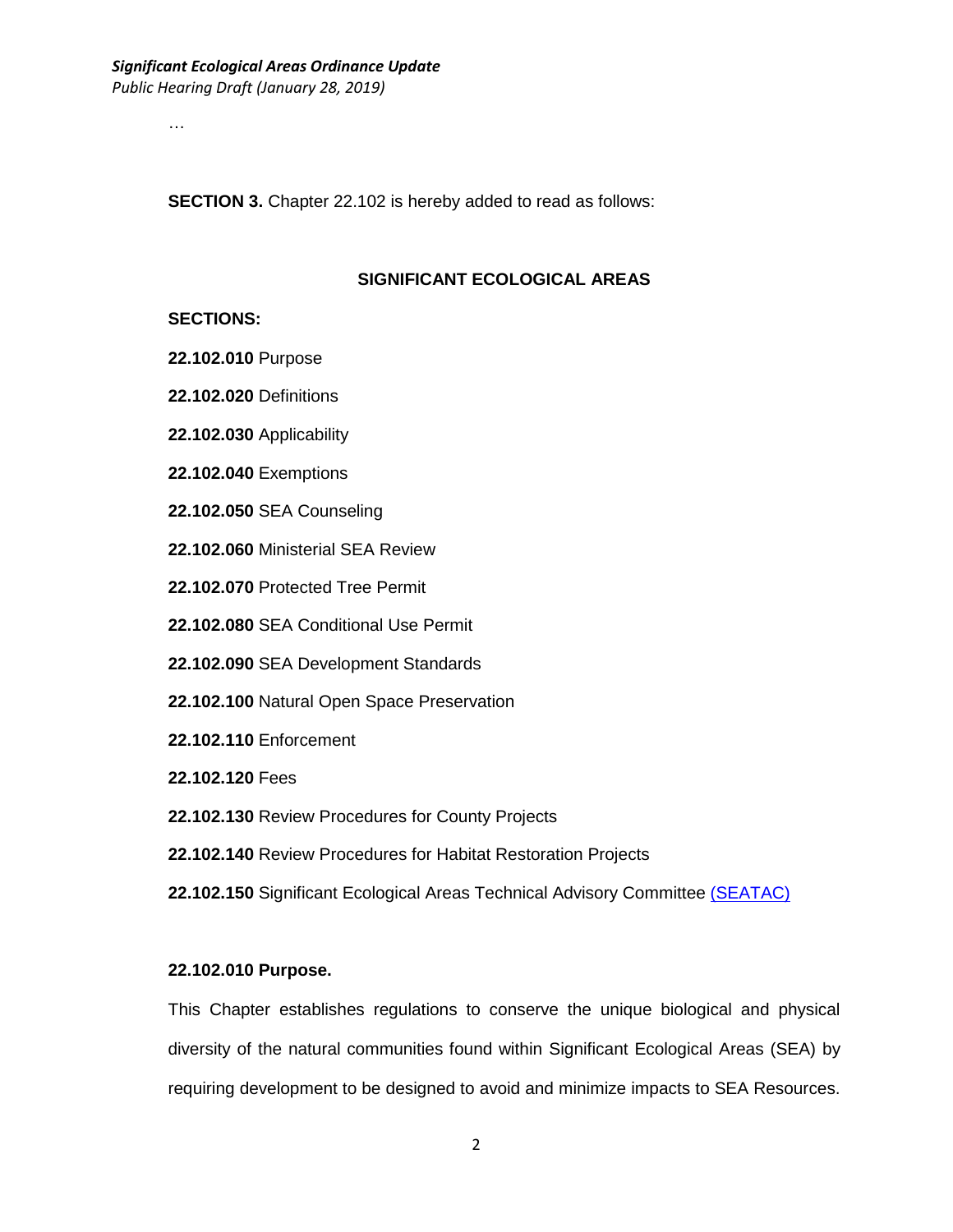*Public Hearing Draft (January 28, 2019)*

These requirements will help ensure the long-term survival of the SEAs and their connectivity to regional natural resources. This Chapter regulates development within SEAs by:

- A. Protecting the biodiversity, unique resources, and geological formations contained in SEAs from incompatible development, as specified in the Conservation and Natural Resources Element of the General Plan;
- B. Ensuring that projects reduce the effects of habitat fragmentation and edge effects by providing additional technical review of existing resources, potential impacts, and required mitigations;
- C. Ensuring that development within a SEA conserves biological diversity, habitat quality, and connectivity to sustain species populations and their ecosystem functions into the future; and
- D. Directing development to be designed in a manner, which considers and avoids impacts to SEA resources within the Los Angeles County region.

## **22.102.020 Definitions.**

For purposes of this Chapter, the following definitions apply:

- A. **Biological Constraints Analysis (BCA).** A report, prepared by a qualified biologist listed in the SEATAC Certified Biologist List maintained by the Department, which assesses the biological resources on a project site and in the surrounding area. A comprehensive list of what should shall be included in the BCA is found in the BCA Checklist to be maintained by the Department.
- B. **Biological Constraints Map (BCM).** A map of the project site prepared by a qualified biologist listed in the SEATAC Certified Biologist List maintained by the Department, which identifies all SEA Resources, as defined within this Chapter. A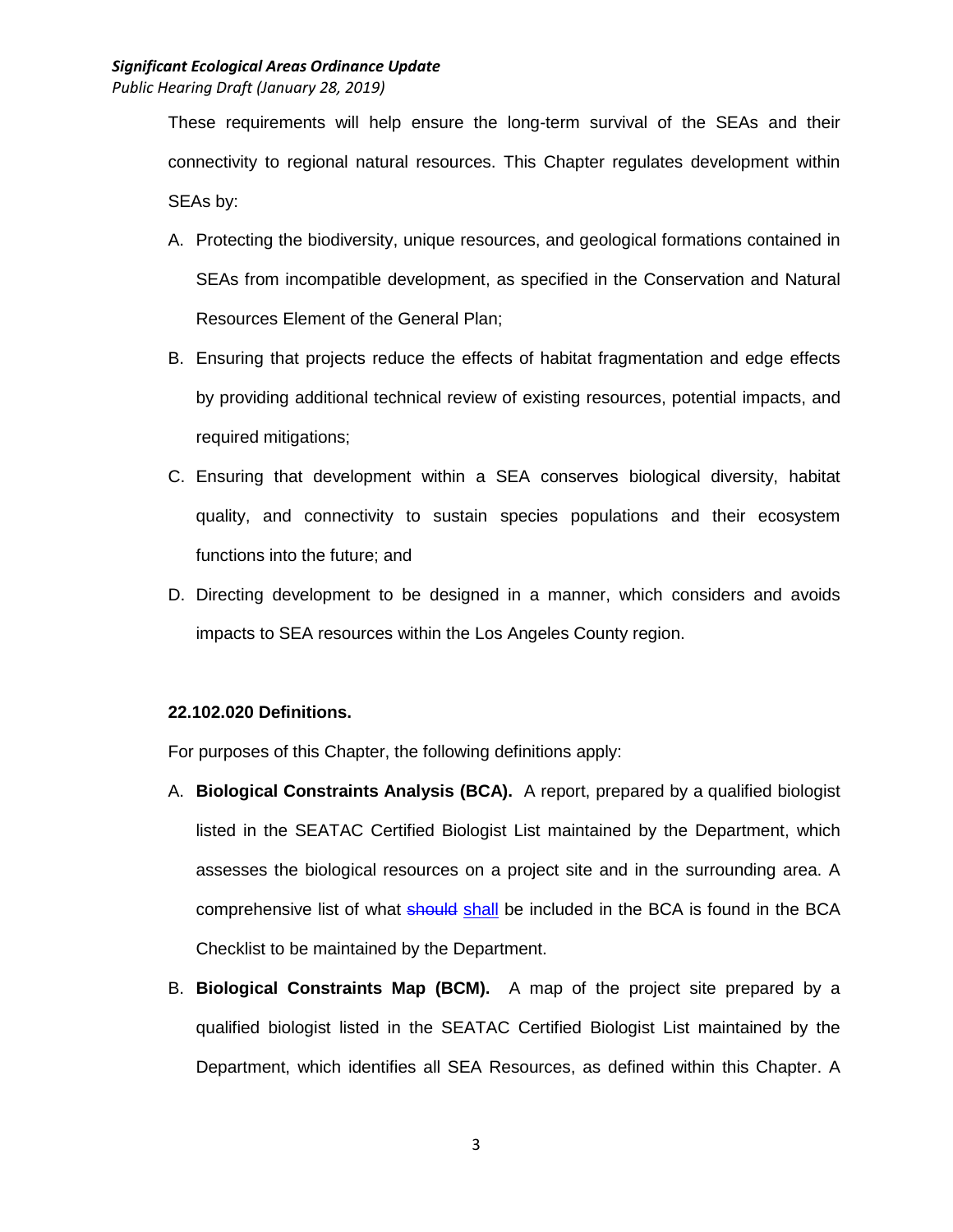comprehensive list of what should shall be included in the BCM is found in the BCM Checklist to be maintained by the Department.

- C. **Biota Report.** A report prepared by a qualified biologist listed in the SEATAC Certified Biologist List maintained by the Department that addresses project impacts on the biological resources identified in the BCM and/or BCA and outlines proposed mitigation strategies. A comprehensive list of what should shall be included in the Biota Report is found in the Biota Report Checklist to be maintained by the Department.
- D. **Conservation easement.** A recorded legal agreement between a landowner and an accredited land trust or government agency in which the land owner places restrictions to permanently limit uses of the land in order to protect its conservation values and the **accredited** land trust or government agency monitors and enforces the restrictions.
- E. **Conservation or mitigation bank.** Permanently protected lands that are conserved and permanently managed for specific natural resource values, for which a specified number of habitat or species credits may be sold to project developers to offset adverse impacts from their projects.
- F. **Conservation in-lieu fee.** A fee that is provided by a project developer to a mitigation sponsor, such as a natural resource management entity, in lieu of providing required compensatory mitigation, which the mitigation sponsor may pool with other in-lieu fees to create one or more sites to compensate for the resource functions lost as a result of the development.
- G. **County Biologist.** A biologist employed by, or under contract to, the Department.
- H. **Deed restriction**. A land use restriction that is added to the deed of a property and through recordation with the Registrar-Recorder/County Clerk that restricts the use of the property.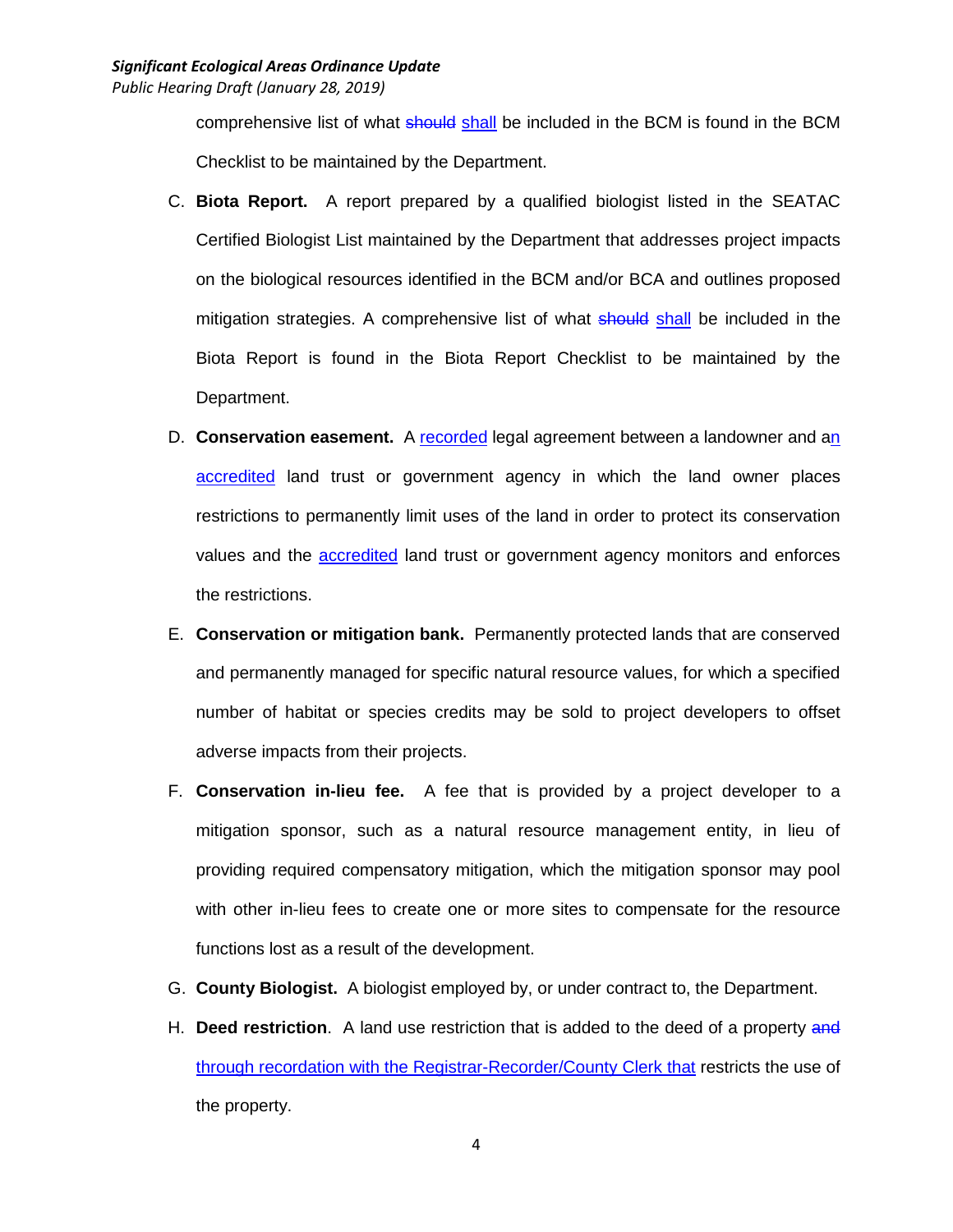- I. **Development**. Any of the following activities within a SEA:
	- 1. Alteration to existing vegetation, including but not limited to vegetation removal for fuel modification, landscaping, or active recreational activities;
	- 2. Alteration to topography, including excavation, drilling, blasting, dredging, tillage and disking discing, earthwork, and rough or precise grading of any amount, such as cut, fill, or combination thereof;
	- 3. Construction, placement, repair, expansion, or demolition of any access road, driveway, street or highway, including all associated construction staging;
	- 4. Construction, placement, modification, expansion, or demolition of any infrastructure, including but not limited to, water and sewerage lines, drainage facilities, telephone lines, and electrical power transmission and distribution lines, including all associated construction staging;
	- 5. Construction, placement, modification, expansion, or demolition of any structure, including all associated construction staging;
	- 6. Fenced areas used for livestock or companion animals including riding rings, kennels, paddocks, and grazing lands, or for security reasons/purposes;
	- 7. Land divisions, except for projects with all development rights dedicated to the County, to another public agency that manages conserved natural land, or to an accredited land **conservancy** trust; and
	- 8. Construction, placement, modification, expansion, or demolition of trails (biking, hiking, equestrian, etc.).
	- 9. Change or intensification of use.
- J. **Development footprint.** The area of disturbance for development, both temporary and permanent, including but not limited to, all structures, driveways and access, fuel modification areas, and direct habitat disturbances associated with the development.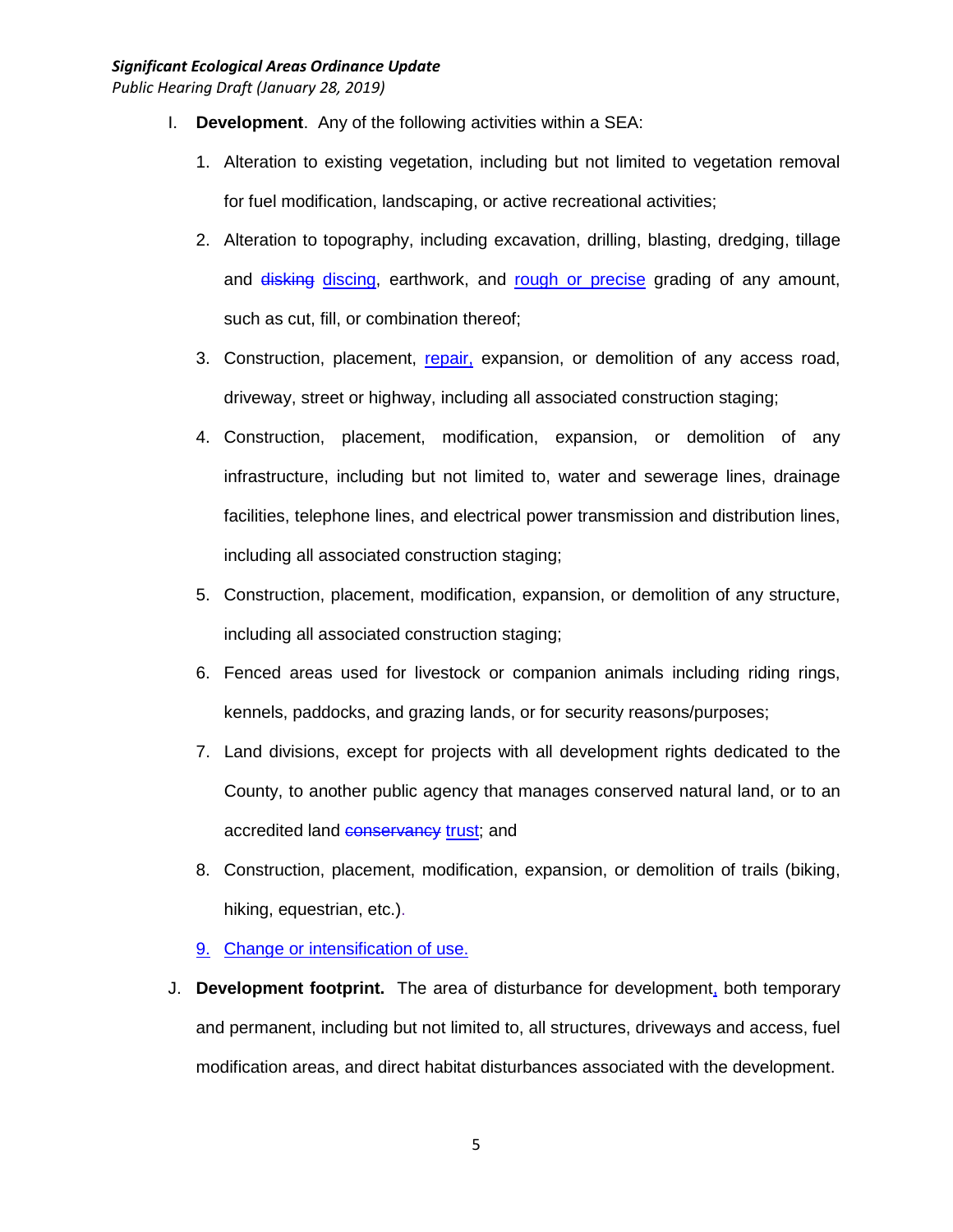- 1. *Building site area*. The portion of the development footprint that is or will be developed, including building pad and all graded slopes, all structures, decks, patios, impervious surfaces, and parking areas. For the purpose of limiting the building site area to 20,000 square feet per Subsection 22.102.060.A (Review Procedures), the following development associated with the primary use may be excluded from the total building site area calculation:
	- a. The area of one access driveway or roadway that does not exceed 20 feet in width and 300 feet in length, and is the minimum design necessary, as required by the Fire Department;
	- b. The area of one turn-around not located within the approved building pad, and is the minimum design necessary to ensure safety and comply with Fire Department requirements;
	- c. Graded slopes exclusively associated with the access driveway or roadway and safety turnaround indicated above; and
	- d. Fuel modification area required by the Fire Department.
- K. **Ecosystem.** A biological community of interacting organisms and their physical environment.
- L. **Ecosystem function.** The natural processes (chemical, biological, geochemical, and physical), that take place within an ecosystem and contribute to its selfmaintenance.
- M. **Ecosystem service.** The results of ecosystem functions which provide a benefit to the natural environment and humans. Examples of ecosystem services include air pollution reduction, maintenance and/or improvement of water quality, temperature moderation, fertile soil, and scenic views.
- N. **Edge Effects.** The effects of development on adjacent natural areas due to introduction of structures, non-native and/or non-local plants, and animals. Structures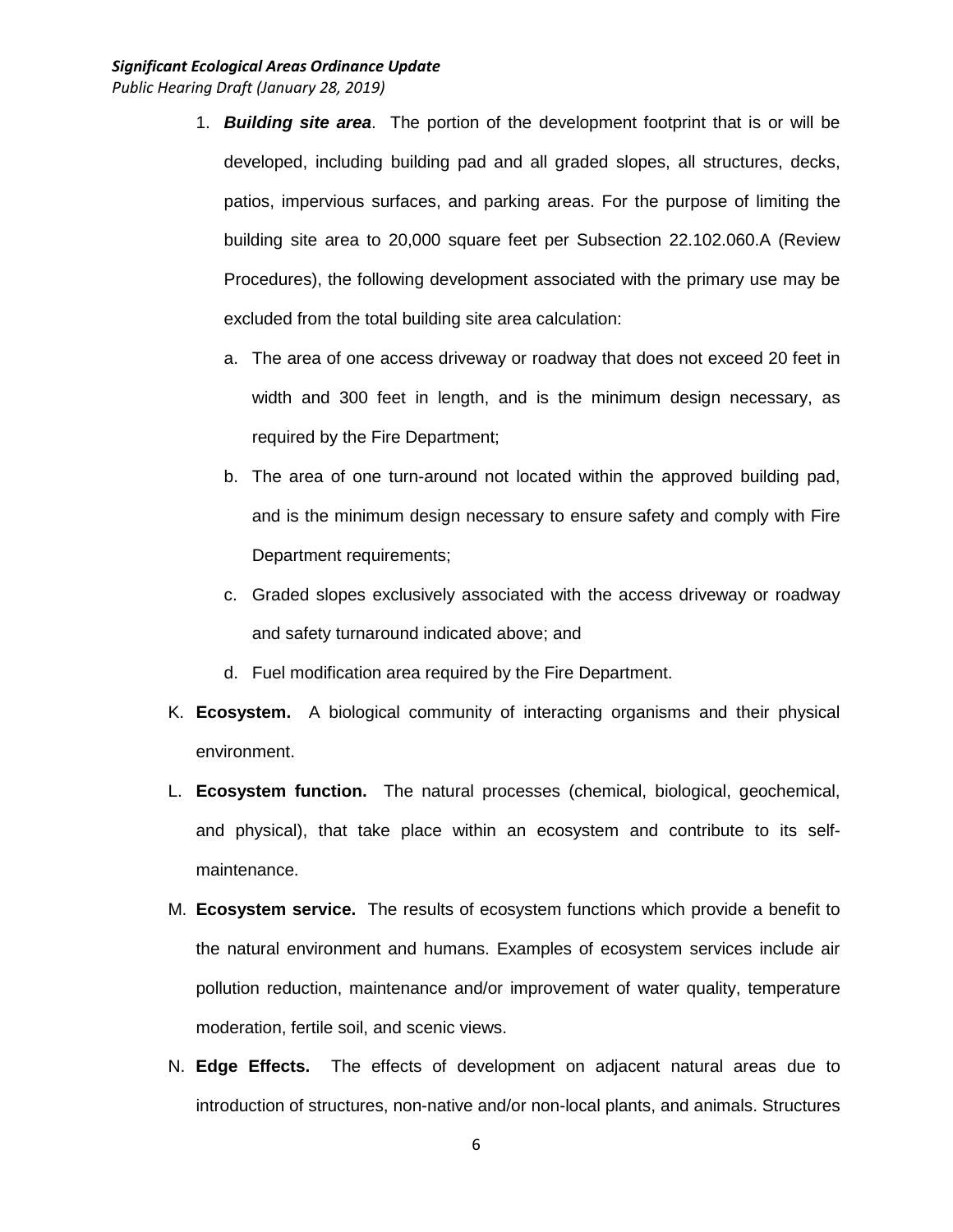change the microclimate or constitute barriers to movement. Introduced species displace native species or interact with natural processes and change conditions so that the native species are no longer well-adapted to the altered environment.

- O. **Encroachment.** An intrusion, disturbance, or construction activity within the protected zone of a tree.
- P. **Exploratory testing.** Any excavation for the purpose of evaluating soil and/or hydrologic conditions, or geologic hazards. This includes exploratory test holes for water wells, percolation testing for on-site wastewater treatment systems, the access road to the test site, and any other activity associated with evaluating a site for development.
- Q. **Fragmentation.** The process by which a landscape is broken into small islands of natural habitat within a mosaic of other forms of land use or ownership.
- R. **Fuel Modification.** The process of providing a defensible space for fire suppression forces and protection of structures from radiant and convective heat through project design and the reduction of fuel loads. A Fire Department approved Fuel Modification Plan is required for all new structures and additions to existing structures that are equal to or greater than 50% of the existing square footage, which are located in the Very High Fire Hazard Severity Zone. A **fFuel mModification pPlan typically consists** of the following zones:
	- 1. *Zone A.* The Setback Zone, which typically extends 20 feet from any qualifying structure, is required requires clearing of all vegetation except for irrigated ground cover, lawn, adequately-spaced low-growing plant species, or hardscape.
	- 2. *Zone B.* The Irrigated Zone, which typically extends from 20 to 100 feet from any qualifying structure or to the property line, requires an irrigated landscape and or thinning of native vegetation and removal of plant species constituting high-fire risk.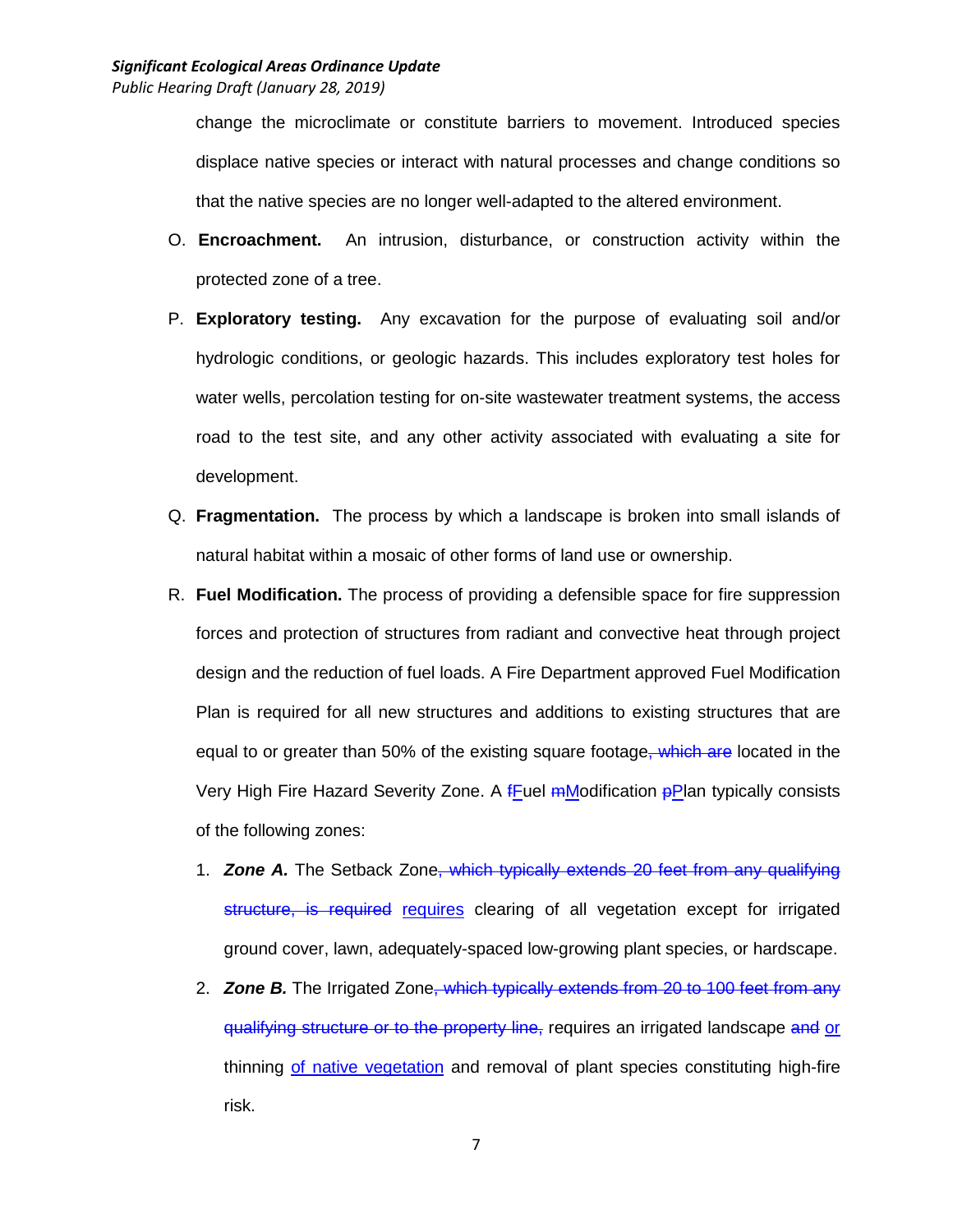- 3. *Zone C*. The Thinning Zone, extends from 100 to 200 feet from any qualifying structure or to the property line. requires  $F$ thinning the density of existing native vegetation is required in this zone to reduce the amount of fuel and slow the rate of fire spread, slow flame lengths, and reduce the intensity of fire before it reaches the irrigated zones.
- S. **Geological Features.** Landform and physical features, such as beaches, dunes, rock outcrops, and rocklands, formed through natural geological processes.
- T. **Landscaping.** Any activity that modifies the visible features of an area of land through alteration of natural elements, such as altering the contours of the ground or planting trees, shrubs, grasses, flowers, and other plants.
- U. **Land Trust.** A non-profit organization that actively works to conserve land by undertaking or assisting in land or conservation easement acquisition, and is responsible to ensure the applicable preservation mechanisms required by this Chapter for lands received and terms of the conservation easement are upheld through stewardship activities.
- UV. **Large Lot Parcel Map.** A map with parcels with 20 acres or more and less than 40 between 20 and 40 acres in size with no improvements, and with required access to a public street or highway<sub>r</sub>; or, parcels with minimum 40 acres or more without no improvements, and not required to have access to a public street or highway.
- VW. **Linkage.** An area of land that possesses sufficient cover, food, forage, water, and other essential elements to serve as a movement pathway for species between two or more *major* areas of habitat.
- WX. **Natural Community.** A distinctive assemblage of plant species that live together and are linked by their effects on one another and their environment, and which present a characteristic appearance based on size, shape, and spacing that is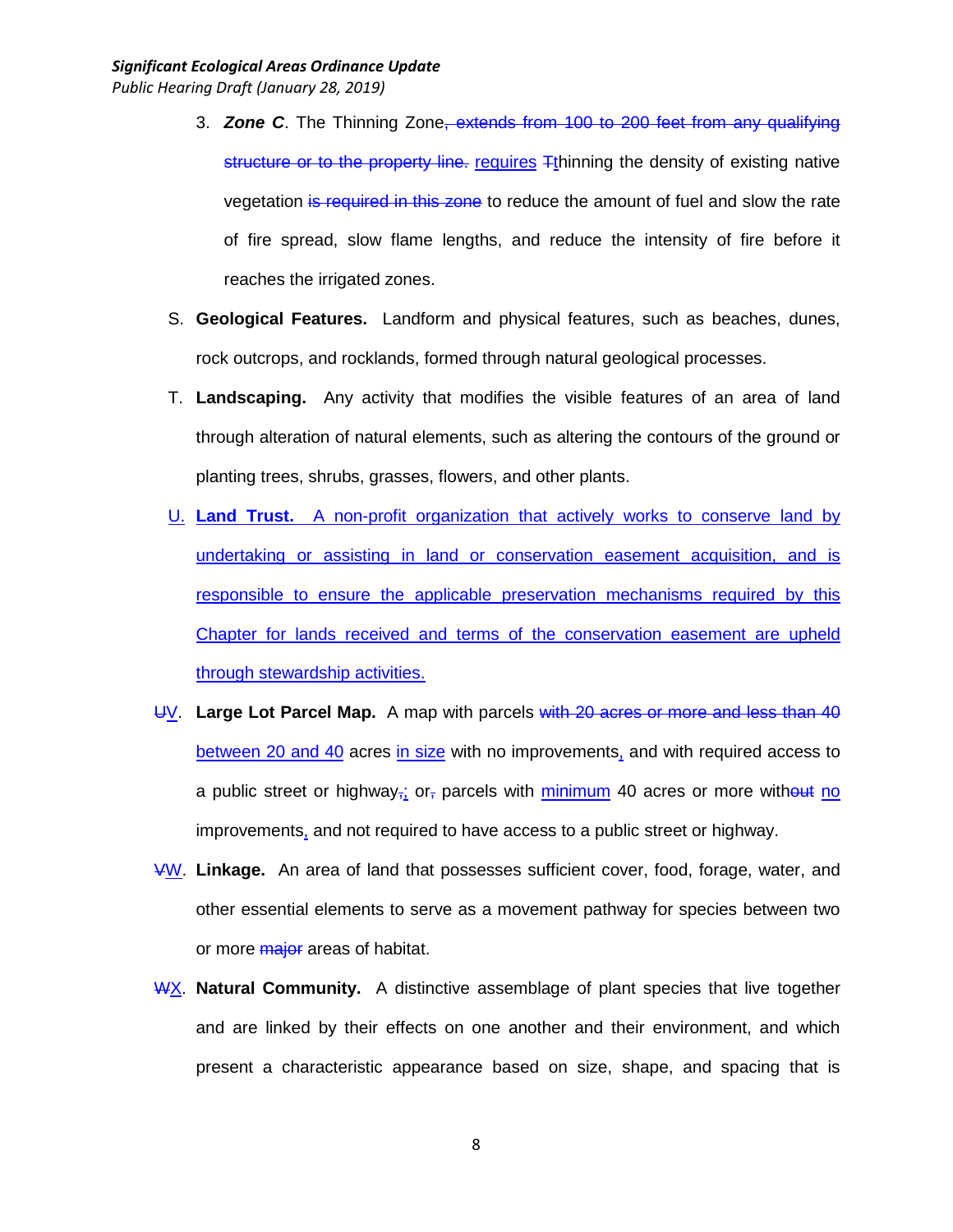reflective of the effects of local climate, soil, water, disturbance, and other environmental factors.

- XY. **Natural Open Space.** Lands preserved in their natural, undeveloped condition.
- YZ. **Previously disturbed farmland.** Farmland not grazed by domestic stock identified within the State of California Farmland Mapping and Monitoring Program that has or proved to have been used for agricultural production at some time during the past four years prior to the most recent mapping date to the satisfaction of the Director.
- ZAA. **Priority Biological Resource.** SEA Resource Categories 1, 2, and/or 3.
- AABB. **Protected Zone.** The area within the dripline of a tree and extending therefrom to a point at least five feet outside the dripline, or 15 feet from the trunk, whichever is greater.
- **BBCC. Restoration Plan.** A plan that delineates the process of habitat restoration in order to return the habitat to a close resemblance of its condition prior to disturbance. A Restoration Plan shall be prepared by a qualified biologist or restoration ecologist, and includes the following:
	- 1. Description and map of the area proposed to be restored or enhanced;
	- 2. Description of restoration or enhancement activities, including incidental activities, and their timeline;
	- 3. An inventory of SEA Resources onsite, including an evaluation of existing and pre-disturbance habitat quality;
	- 4. Statement of restoration goals and performance standards;
	- 5. Revegetation and restoration methodologies to be implemented; and
	- 6. Maintenance and monitoring provisions, including a monitoring period of no less than five years for individual restoration projects.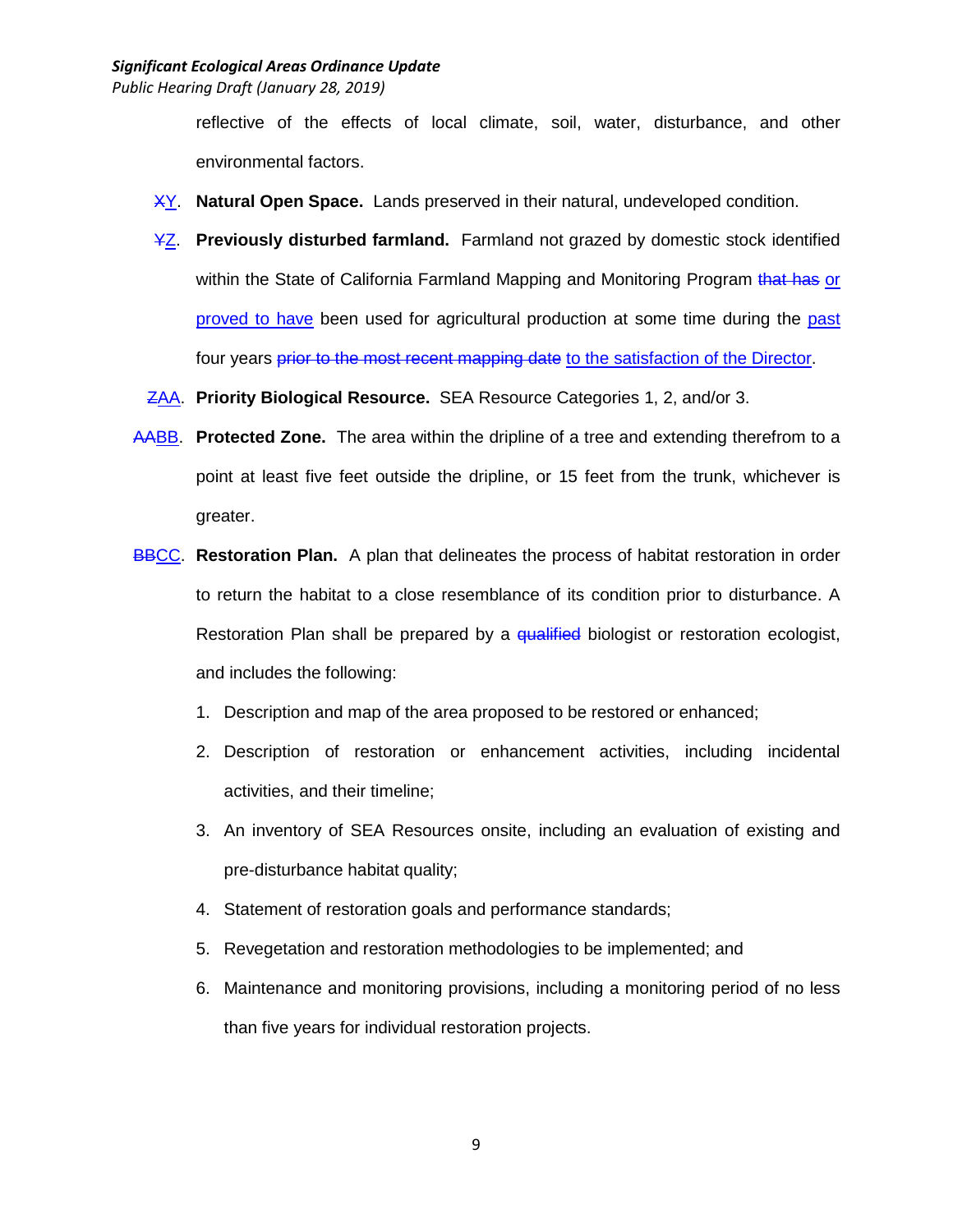- CCDD. **SEA Protected Trees.** Native trees listed in the SEA Protected Tree List maintained by the Department are protected under the provisions of this Chapter, as described below:
	- 1. Any listed native tree with a trunk diameter that meets or exceeds the diameter listed in the SEA Protected Tree List maintained by the Department, as measured 54 inches above natural grade.
	- 2. Any listed native tree with two or more trunks that measure a total of at least 8 inches in diameter, as measured 54 inches above natural grade.
	- 3. *Heritage Tree.* Any listed native tree with a trunk diameter that measures 36 inches or more in a single trunk or two trunks that measures a total of 54 inches or more in diameter. Exceptions to this are Joshua and juniper trees; heritage trees of those species have a height of 20 feet or a canopy spread of 35 feet, respectively. A Heritage Tree is considered irreplaceable because of the tree's rarity, distinctive features (e.g. size, form, shape, color), or prominent location within a community or landscape.
- DDEE. **SEA Resource.** Biological and physical natural resources that contribute to and support the biodiversity of SEAs and the ecosystem services they provide. SEA Resources include the species listed below within the five SEA Resource categories. SEA Resources are generally ranked based on rarity, sensitivity, and level of protection as it relates to the SEAs.
	- 1. *SEA Resource Category 1***.** Includes natural communities accepted by California Department of Fish and Wildlife (CDFW) and ranked G1 or S1 by CDFW, or utilizing NatureServe's Conservation Status Assessment methodology for unranked communities; plant species categorized by the California Native Plant Society (CNPS) as California Rare Plant Rank (RPR) 1A, 1B, 2A, 2B, or 3; plant and animal species formally listed or proposed for listing under the State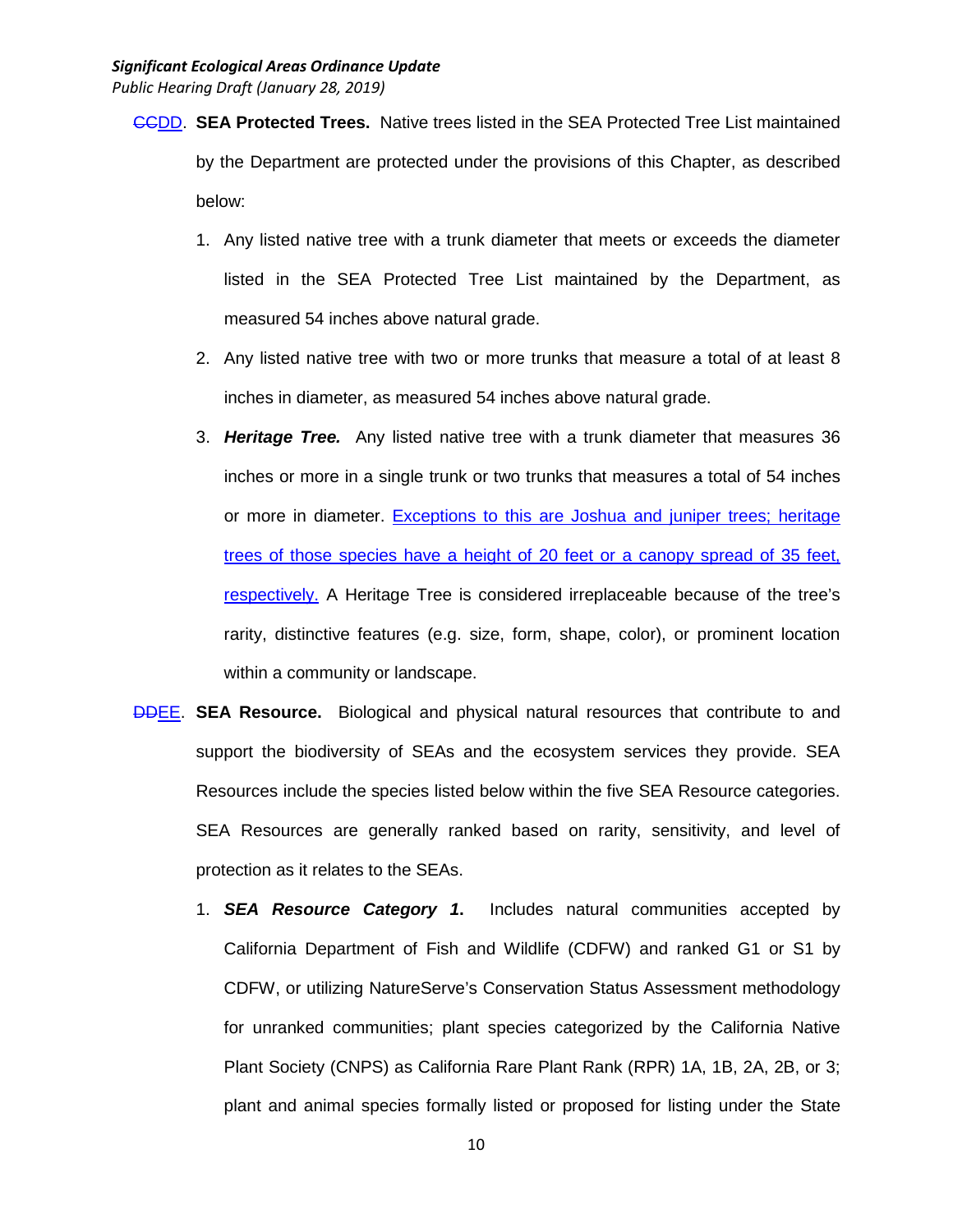and/or Federal Endangered Species Acts and habitat occupied by any such species; and water resources as defined by this Chapter.

- 2. *SEA Resource Category 2.* Includes natural communities accepted by CDFW and ranked G2 or S2 by CDFW, or utilizing NatureServe's Conservation Status Assessment methodology for unranked communities; animals listed by CDFW as Species of Special Concern and habitat occupied by any such species; and any biological or physical natural resource identified in the Sensitive Local Native Resources list maintained by the Department.
- 3. *SEA Resource Category 3.* Includes natural communities accepted by CDFW and ranked G3 or S3 by CDFW, or utilizing NatureServe's Conservation Status Assessment methodology for unranked communities; and oak woodlands as defined by the Los Angeles County Oak Woodland Conservation Management Plan; and any biological or physical natural resource identified in the Sensitive Local Native Resources list maintained by the Department.
- 4. *SEA Resource Category 4***.** Includes natural communities accepted by CDFW and ranked G4, S4, G5 or S5 by CDFW, or utilizing NatureServe's Conservation Status Assessment methodology for unranked communities; plant species categorized by CNPS as RPR 4; and habitat occupied by annual or herbaceous RPR 4 plant species.
- 5. *SEA Resource Category 5.* Includes disturbed, early successional, or isolated resource elements, such as plant communities dominated by non-native species, agricultural fields, hedges, and non-native trees, which continue to provide habitat and movement opportunities for wildlife, buffers between development and wildlands, and ecosystem functions valuable to the resilience of the SEAs.
- EEFF. **Sensitive Local Native Resources.** Species identified by the Department to be rare or uncommon in the County or within a specific SEA, due to, but not limited to,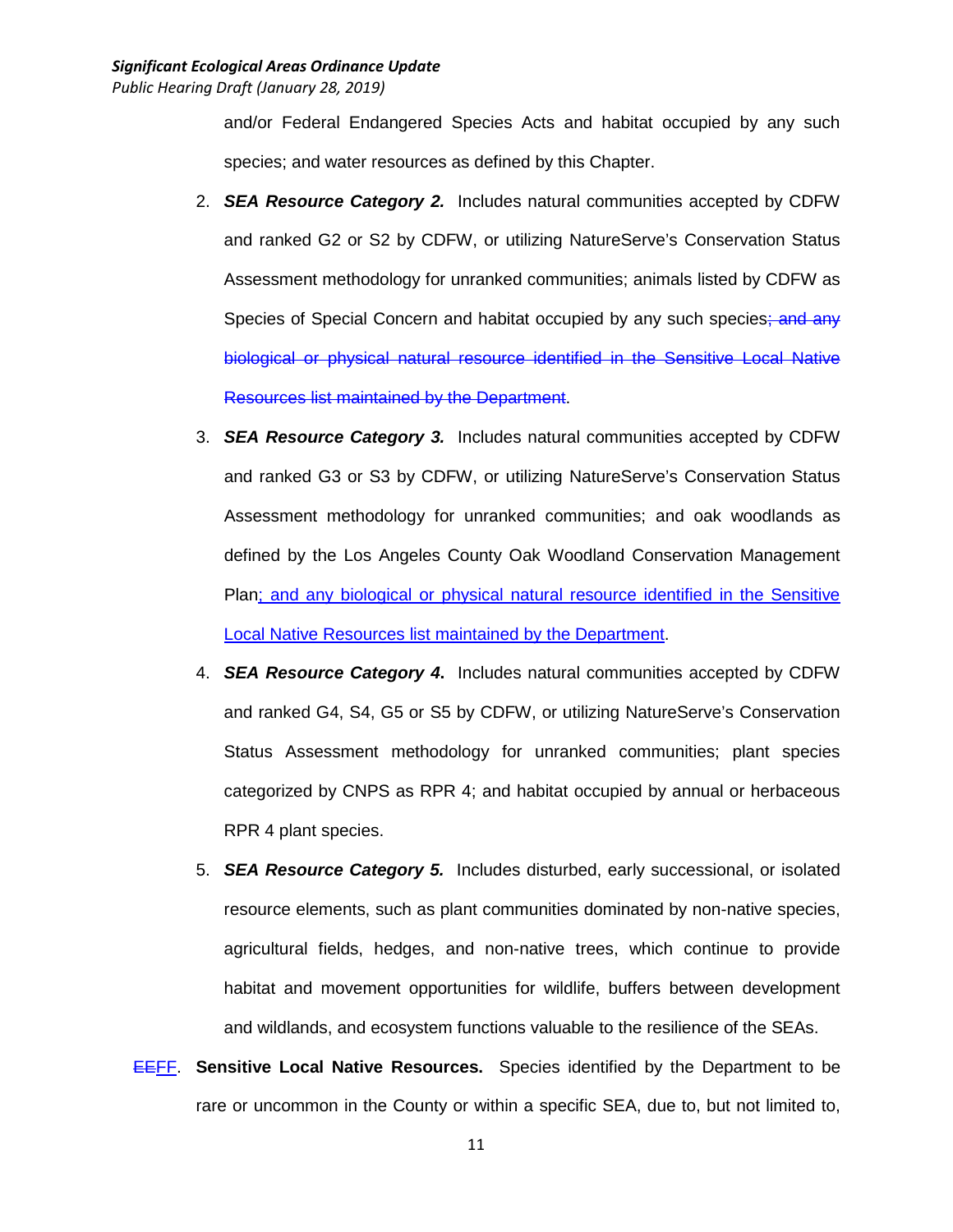being at the outer limits of their known range, having declining populations in the region, occurring in naturally small populations, being dependent on habitat that is declining in size and quality, having few records within the region, or having historically been abundant in the region but for which there are no recent records. A list of Sensitive Local Native Resources is maintained by the Department.

- FFGG. **Stream.** Stream is a physical feature that at least periodically conveys water through a channel or linear topographical depression, defined by the presence of hydrological and vegetative indicators.
- GGHH. **Trim or Prune.** The cutting of or removal of any limbs, branches, or roots of trees.
	- HHII. **Vegetation.** Ground cover that includes trees, shrubs, bushes, grasses, wildflowers, and other plant life.
	- HUU. Water resources. Sources of permanent or intermittent surface water, including but not limited to lakes, reservoirs, ponds, rivers, streams, marshes, seeps, springs, vernal pools, and playas.
	- JJKK. **Wetland.** Wetland is an area of land that is inundated or saturated by surface or groundwater at a frequency and duration sufficient to support, and that under normal circumstances does support, a prevalence of vegetation typically adapted for life in saturated soil conditions, with delineations following guidelines defined in the USFW Classification of Wetlands and Deepwater Habitats of the United States (Cowardin, 1979).
- KKLL. **Wildlife.** All animal life, including mammals, birds, reptiles, amphibians, fish, and invertebrates.
- LLMM. **Wildlife Corridor.** An area of open space with sufficient width to permit larger, mobile species (such as, but not limited to foxes, bobcats, and coyote) to pass between or disperse from one major area of open space or region to another.

12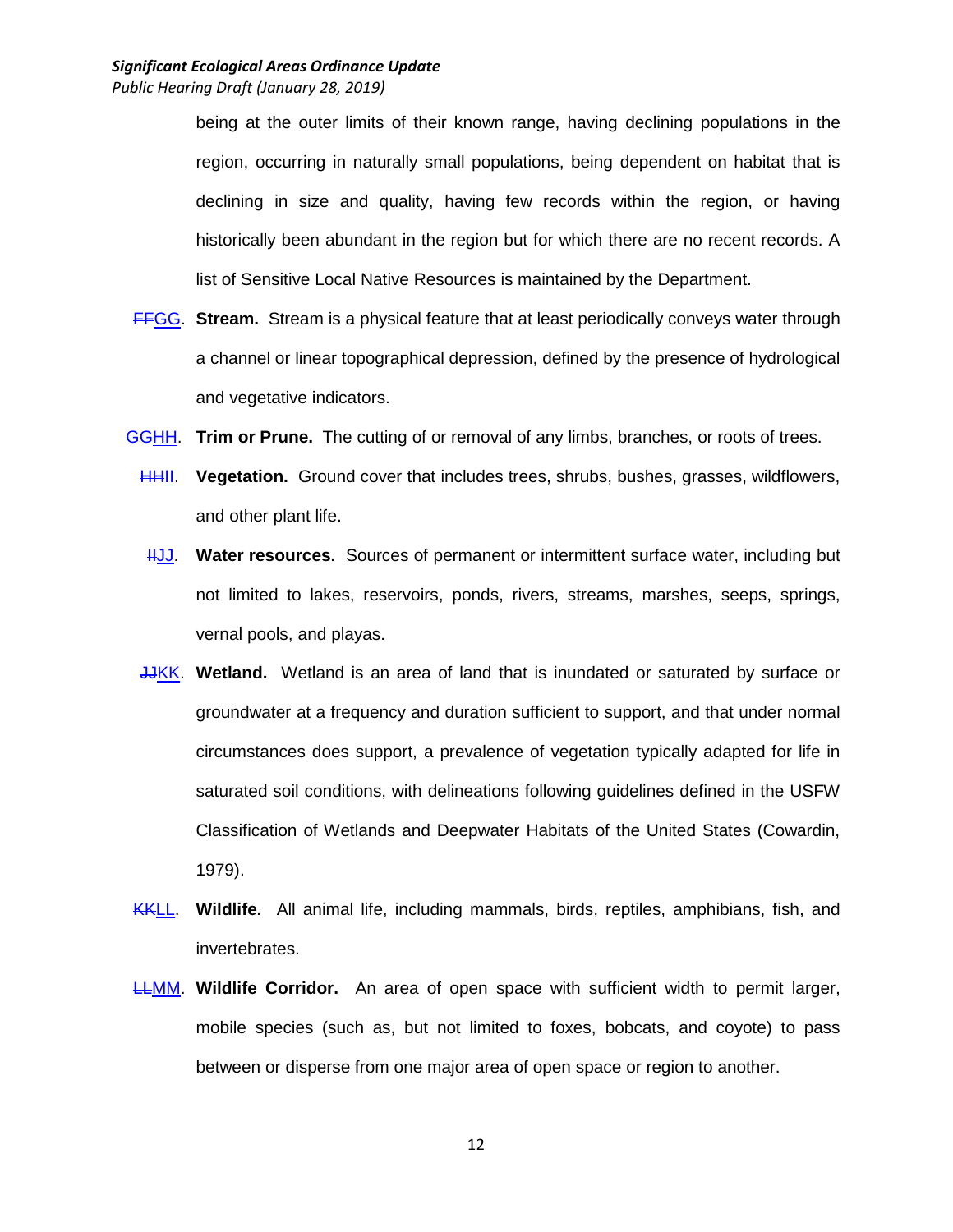MMNN. **Wildlife-permeable fencing.** A fence, wall, or gate that can be easily bypassed by all species of wildlife found within SEAs (such as, but not limited to deer, coyotes, bobcats, mountain lions, rodents, amphibians, reptiles, and birds).

#### **22.102.030 Applicability**

- A. Applications submitted on or after the effective date of this ordinance are subject to the regulations herein. Pending projects with a complete application prior to the date of applicability for this Chapter may choose to comply with the SEA Ordinance applicable at the time of a complete application submittal or the amended SEA regulations made effective through this ordinance amending this Chapter.
- B. This Chapter applies to all activities that meet the definition of development herein where occurring within all areas designated in the General Plan and related maps as SEAs.
- C. Where a provision of the zone, supplemental district, or anywhere else in this Title 22 regulates the same matter as this Chapter, whichever provision is more protective of biological resources shall apply.
- D. Until such time as the Santa Catalina Island Local Coastal Program (LCP) is amended, development within SEAs as mapped in the LCP shall be regulated by the version of the SEA Ordinance in effect at the time of certification of the LCP.
- E. Until such time as the Santa Monica Mountains North Area Community Standards District (SMMNA CSD) is amended, development occurring within SEAs in the boundaries of the Santa Monica Mountains North Area Plan shall be regulated by the version of the SEA Ordinance in effect at the time of the adoption of the Los Angeles County General Plan 2035.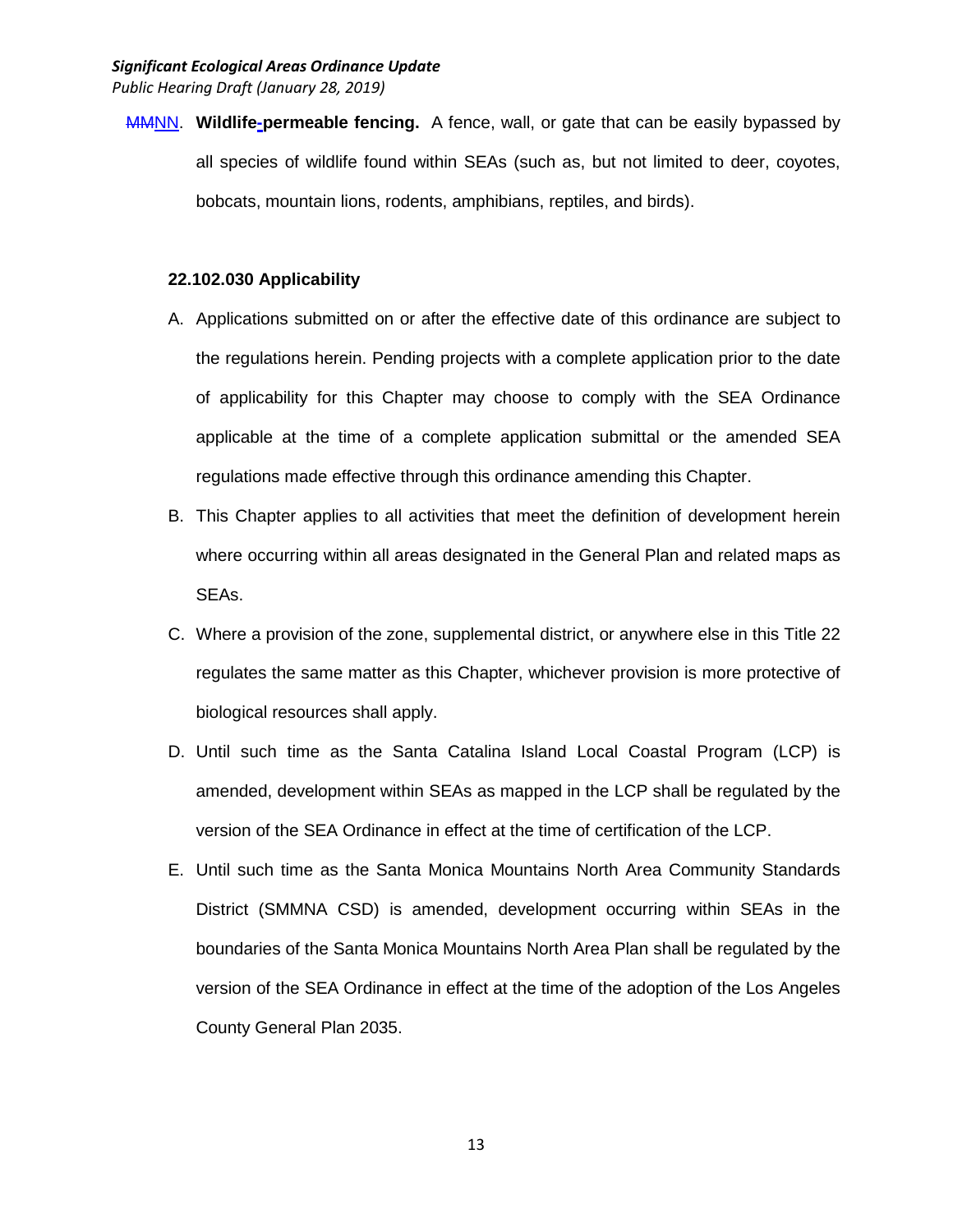#### **22.102.040 Exemptions**

The following developments are exempt from the regulations of this Chapter. Development that does not qualify for any of the exemptions listed below is subject to the regulations of this Chapter.

- A. Within the boundaries of the Antelope Valley Area Plan:
	- 1. Construction of a new single-family residence, regardless of size;
	- 2. Improvements accessory to a single-family residence, regardless of size:
		- a. Additions to an existing single-family residence;
		- b. Landscaping;
		- c. New accessory structures;
		- d. Additions to existing accessory structures; and
		- e. New or expanded animal keeping areas and facilities.
	- 3. Agricultural uses on all previously disturbed farmland as defined by Section 22.102.020 (Definitions).
- B. All areas outside the boundaries of the Antelope Valley Area Plan:
	- 1. Additions or modifications to existing single-family residences, associated accessory structures, or animal keeping areas/structures, as long as such addition or modification does not increase the total building site area to more than 20,000 square feet or encroach into more than 10 percent of the dripline for up to four SEA Protected Trees.
	- 2. A maximum of one accessory animal keeping structure less than 120 square feet. Such structure shall be located no more than 100 feet from the primary use.
- C. Maintenance, minor additions, or changes to existing legally established development previously reviewed for impacts to SEA Resources, if: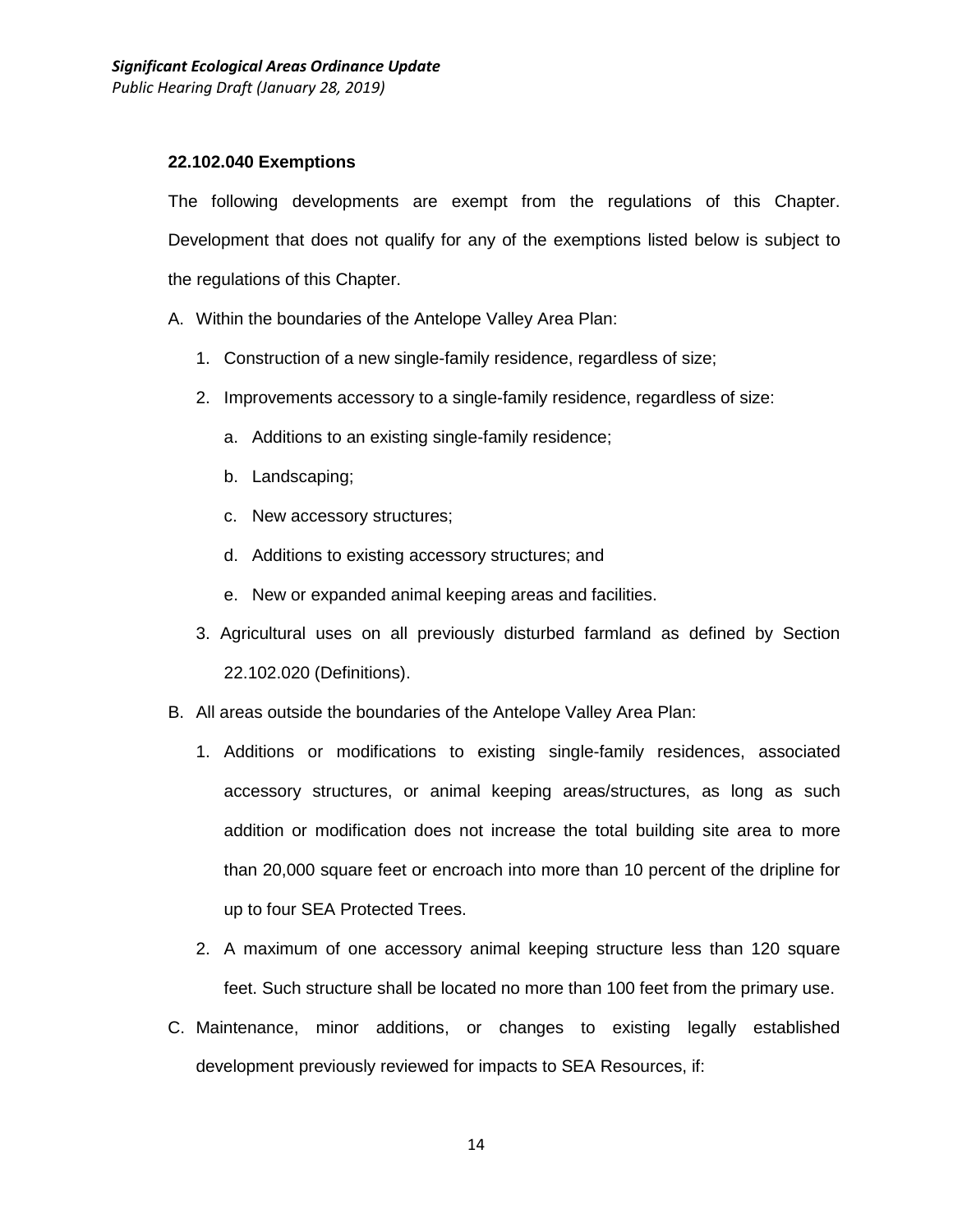- 1. Maintenance, additions, or changes do not expand the previously approved development footprint; or
- 2. Maintenance, additions, or changes are operating under a valid use permit and found to be in substantial compliance with such permit.
- D. Development requiring renewal of previously approved discretionary permits, if:
	- 1. The previously approved development footprint is not expanded; and
	- 2. Impacts to SEA biological Rresources were reviewed under the prior permit.
- E. Renewal of previously approved discretionary permits located within the adopted expanded SEA boundaries, if:
	- 1. The previously approved development footprint is not expanded; and
	- 2. Impacts to SEA biological Rresources were reviewed under the prior permit.
- F. Any development regulated by an adopted Specific Plan, provided that such development complies with the applicable provisions of the Specific Plan and can demonstrate that the development received adequate biological review of SEA biological Rresources and impacts to them.
- G. The rebuilding and replacement of legally built structures which have been damaged or partially destroyed and will not increase the previously existing development footprint.
- H. Land divisions for the purposes of the California Land Conservation Act of 1965 commonly referred to as the Williamson Act.
- I. Legally required fuel modification and brush clearance activities with the exception of tilling and discing, as approved by the Fire Department, associated with existing legal structures for the purpose of fire protection.
- J. Periodic reviews established in Section 22.190.080 (Reclamation Plan) for previously approved surface mining permits and reclamation plans authorized to operate under Chapter 22.190 (Surface Mining Permits) provided that such periodic review is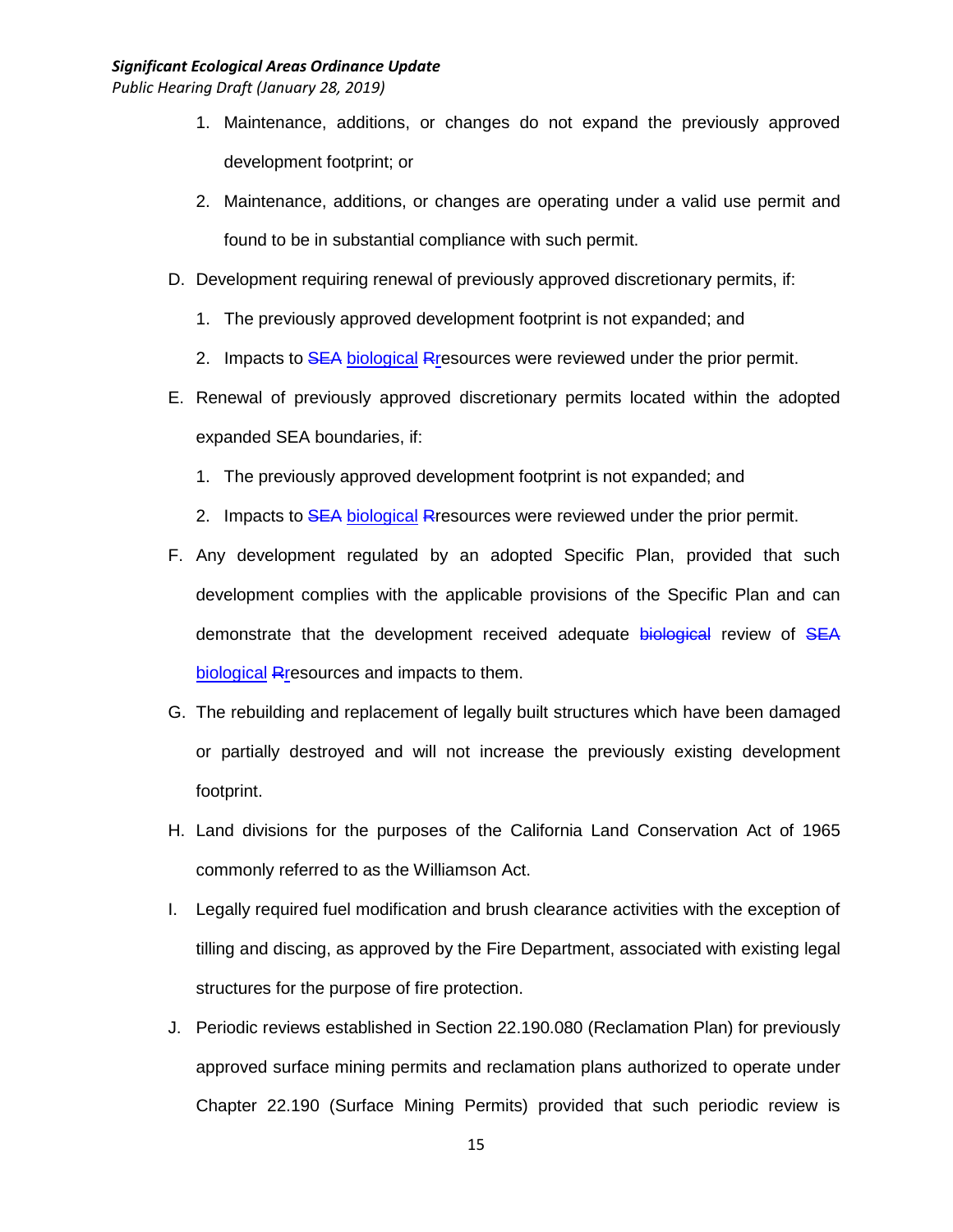conducted during the life of that grant, does not include proposed changes that would result in expanded development, and is consistent with valid permits.

- K. Development activity necessary for the maintenance of existing legally established driveways, streets, and highways, and will not increase the existing development footprint.
- L. Development where the only impact to SEA Resources involve trees planted as required per Titles 21 and 22, Low Impact Development per Title 12, or Green Building requirements per Title 31.
- M. Emergency removal of any tree listed on the SEA Protected Tree List maintained by the Department, due to a hazardous or dangerous condition, or being irretrievably damaged or destroyed through flood, fire, wind, lightning, drought, pests, or disease, as recommended by a licensed arborist and approved determined after visual inspection by a Forester with the Fire Department or a County Biologist.
- N. Tree maintenance, limited to removal of dead wood and pruning of branches not to exceed two inches in diameter and 25 percent of live foliage within a two-year period, intended to ensure the continued health of a SEA Protected Tree, in accordance with guidelines published by the National Arborists Association. Should excessive maintenance, trimming, or pruning adversely affect the health of the tree, as determined by the County Biologist or Forester with the Fire Department, a Protected Tree Permit per Section 22.102.070 (Protected Tree Permit) or SEA Conditional Use Permit (SEA CUP) per Section 22.102.080 (SEA Conditional Use Permit) may be required.
- O. Emergency or routine maintenance by a public utility necessary to protect or maintain essential components of an existing utility or transmission system.
- P. Introduced trees which qualify for protection under the definition of SEA Protected Tree, but which can be demonstrated to have been planted by a person for the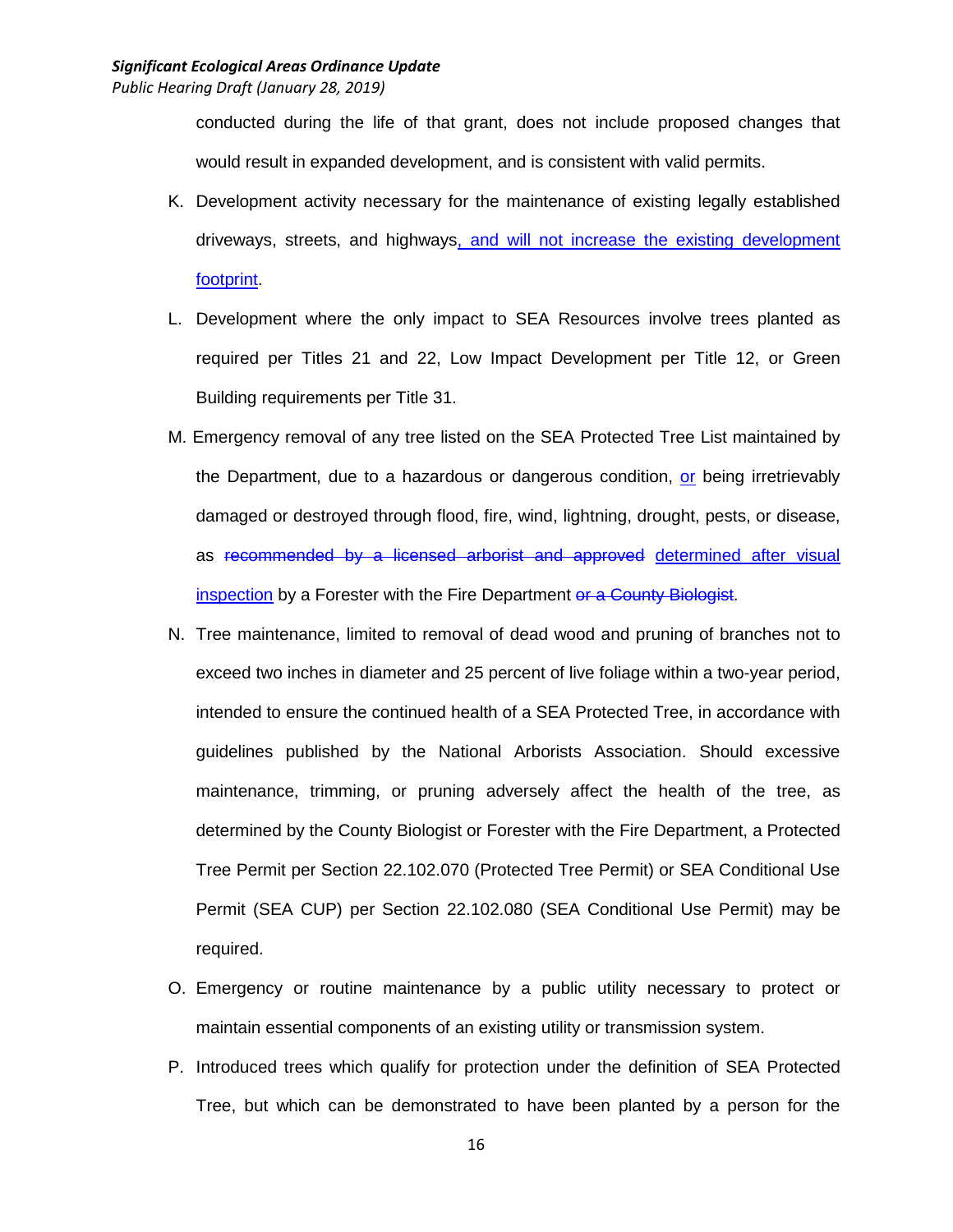*Public Hearing Draft (January 28, 2019)*

purposes of affecting the architecture, climate, or aesthetics of a given place and are, therefore, considered landscape features. Documentation of the planting must be provided. Trees planted as mitigation do not qualify as introduced.

#### **22.102.050 SEA Counseling**

Prior to the submittal of an application for activities involving development within a SEA, a preliminary review of proposed development activities and consideration of the associated impacts on SEA Resources shall occur through a SEA Counseling meeting, unless waived at the discretion of the Director.

- A. **Application Materials.** The applicant shall submit the following:
	- 1. SEA Counseling Application and applicable fees;
	- 2. Biological Constraints Map (BCM); and
	- 3. Conceptual Project Design.
- B. **Recommendation.** The Director shall recommend at the SEA Counseling meeting one of the following:
	- 1. The conceptual project demonstrates the ability to comply with Section 22.102.090 (SEA Development Standards), and only a Ministerial SEA Review shall be required per Section 22.102.060 (Ministerial SEA Review);
	- 2. The conceptual project demonstrates the ability to comply with Section 22.102.090 (SEA Development Standards) with the exception of Subsection 22.102.090.B (SEA Protected Trees), and a Ministerial SEA Review and Protected Tree Permit shall be required per Sections 22.102.060 (Ministerial SEA Review) and 22.102.070 (Protected Tree Permit); or
	- 3. The conceptual project does not demonstrate the ability to comply with Section 22.102.090 (SEA Development Standards), and a SEA CUP shall be required per Section 22.102.080 (SEA Conditional Use Permit).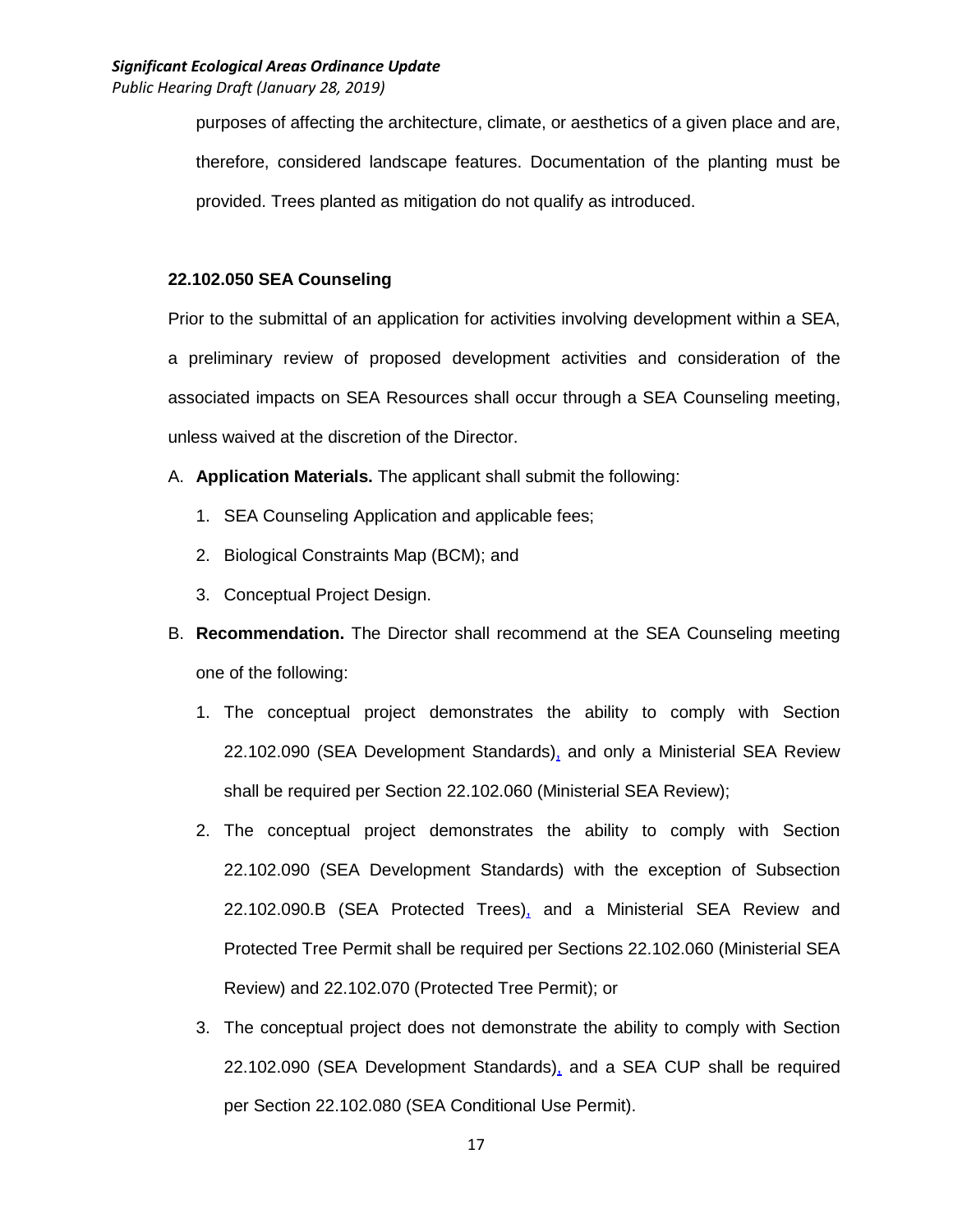#### **22.102.060 Ministerial SEA Review**

- A. **Review Procedures.** The Ministerial SEA Review shall be a biological review, conducted by the County Biologist, to accompany the review process for the use permit required by the underlying zone and other provisions of this Title 22. If the development does not require a use permit, the Ministerial SEA Review shall be processed as a Site Plan (Type II) Review. A Ministerial SEA Review shall be required for any development to determine compliance with the following:
	- 1. The total building site area shall be no more than 20,000 square feet;
	- 2. Development is consistent with Section 22.102.090 (SEA Development Standards); and
	- 3. Natural open space preservation is provided in compliance with Section 22.102.100 (Natural Open Space Preservation).
- B. **Application Materials.** In addition to the required application materials for the appropriate use permit, the following materials shall be submitted for the Ministerial SEA Review:
	- 1. *Site Plan*. A site plan identifying:
		- a. All proposed development, including on-site and off-site ground disturbing activity and vegetation removal;
		- b. Grading activity location, description, and quantities identified by cut, fill, import, natural grade, export and, when applicable, remedial and overexcavation is required;
		- c. Areas to be re-vegetated or restored, including a plant identification list with the botanical and common names of all planting materials;
		- d. Location and square footage of decorative landscaping or crops, including proposed groundcover areas, shrub mass, and existing and proposed tree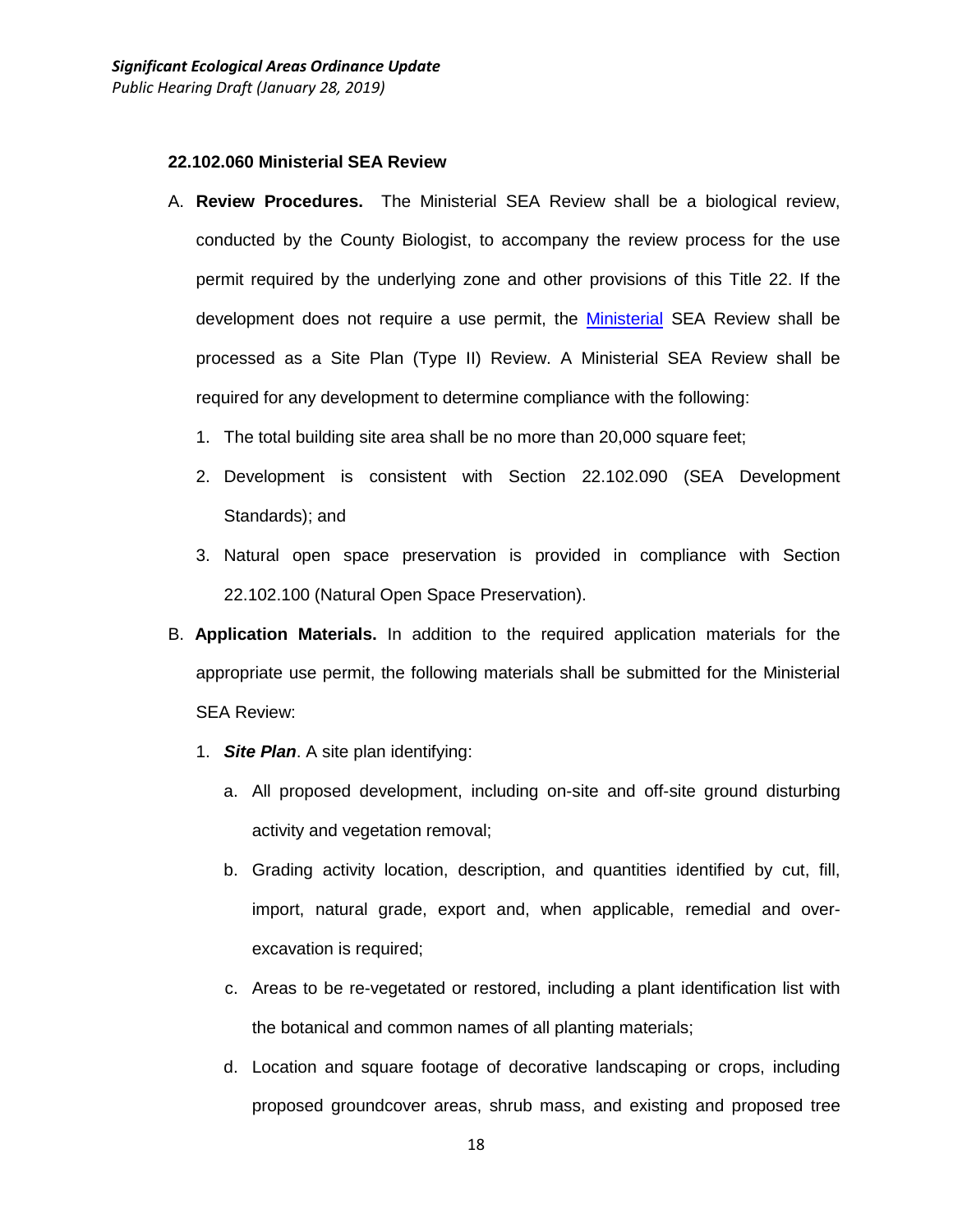*Public Hearing Draft (January 28, 2019)*

locations, for all common or open space areas not left in a natural state. Plant identification lists shall include botanical and common names of all planting materials; and

- e. On-site natural open space preservation, as applicable.
- 2. A Biological Constraints Map (BCM).
- 3. Natural Open Space Recordation documentation per Section 22.102.100 (Natural Open Space Preservation) with an attached exhibit identifying the required preserved natural open space area.

## C. **Additional Review.**

1. *Site Visit.* A site visit by the County Biologist may be deemed necessary by the Director or County Biologist to adequately determine compliance with Sections 22.102.090 (SEA Development Standards) and 22.102.100 (Natural Open Space Preservation).

## **22.102.070 Protected Tree Permit**

Trees serve a significant role in the SEAs by providing habitat and ecosystem services. The intent of the following tree protection regulations is to encourage the responsible management of trees in the SEAs.

- A. **Permit Required.** A Protected Tree Permit shall be required for development which cannot demonstrate compliance with only that comply with Section 22.102.090 (SEA Development Standards) with the exception of Subsection 22.102.090.B (SEA Protected Trees), and shall be required for including any of the following impacts:
	- 1. Pruning or trimming of branches of SEA Protected Trees in excess of two inches in diameter or 25 percent of live foliage for one or more trees;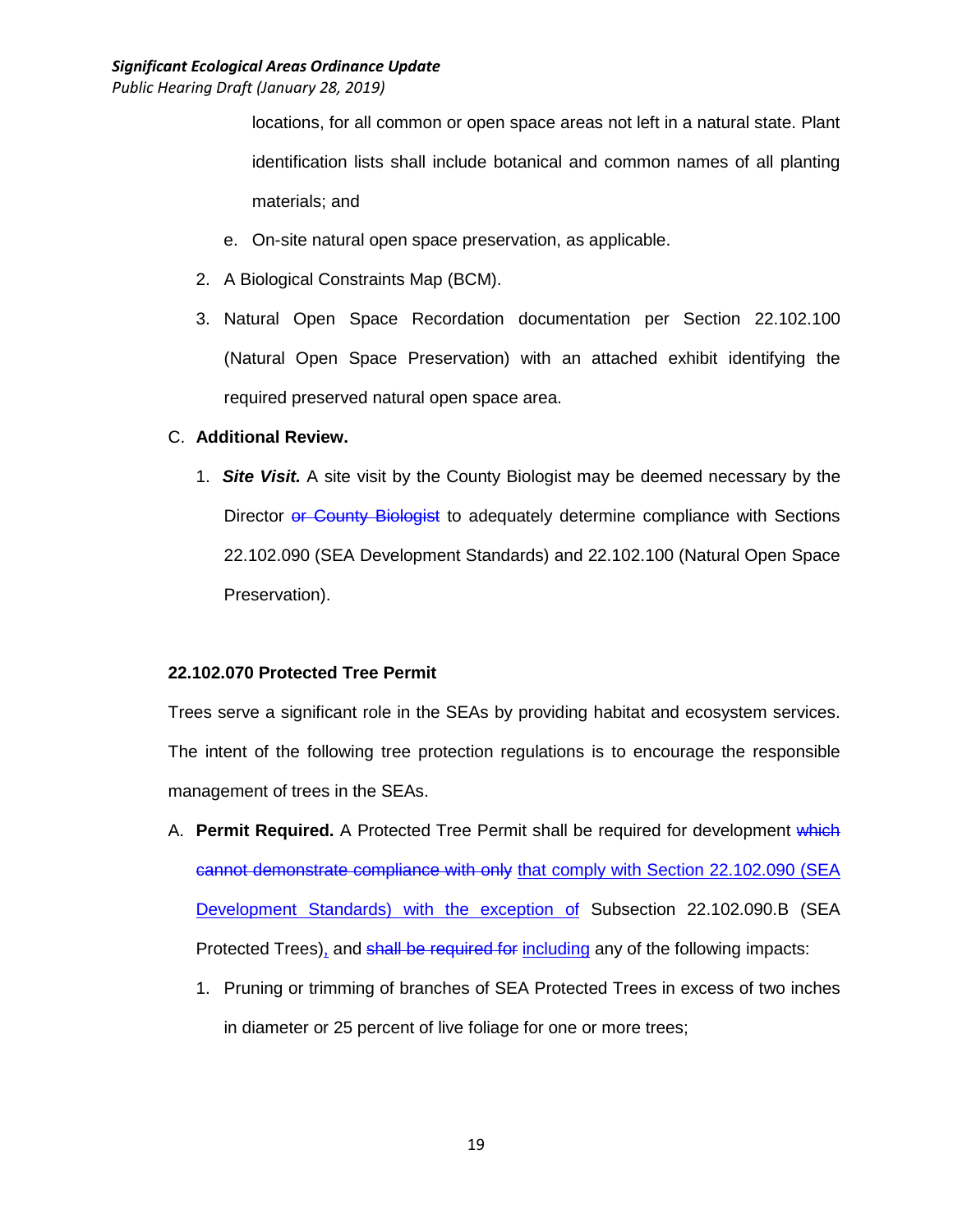*Public Hearing Draft (January 28, 2019)*

- 2. Encroachments of up to 30 percent into a SEA Protected Tree's protected zone. Any encroachment of more than 30 percent into the protected zone of a tree shall be considered as a tree removal as described in Subsection A.3 below; or
- 3. Removal of up to two SEA Protected Trees that are not designated as Heritage Trees.
- 4. Tree location poses significant risk to the health or survival rate of a tree. Any relocation of a SEA Protected Tree shall therefore be processed as a removal as described in Subsection A.3 above.
- B. A SEA CUP shall be required per Section 22.102.080 (SEA Conditional Use Permit) for the following impacts:
	- 1. Removal of more than two SEA Protected Trees; or
	- 2. Removal of any SEA Protected Tree designated as a Heritage Tree.
- C. **Application Materials.** The following materials shall be submitted for the Protected Tree Permit:
	- 1. Application materials for Type II Review;
	- 2. Protected Tree Report prepared by a qualified arborist or resource specialist shall include the following:
		- a. Associated tree survey map;
		- b. Descriptions and locations of all existing SEA Protected Trees on the subject property and impacted SEA Protected Tree(s) adjacent to the subject property;
		- c. Existing health and potential impacts of development of each SEA Protected Tree;
		- d. Identification of all proposed SEA Protected Tree removals and encroachments; and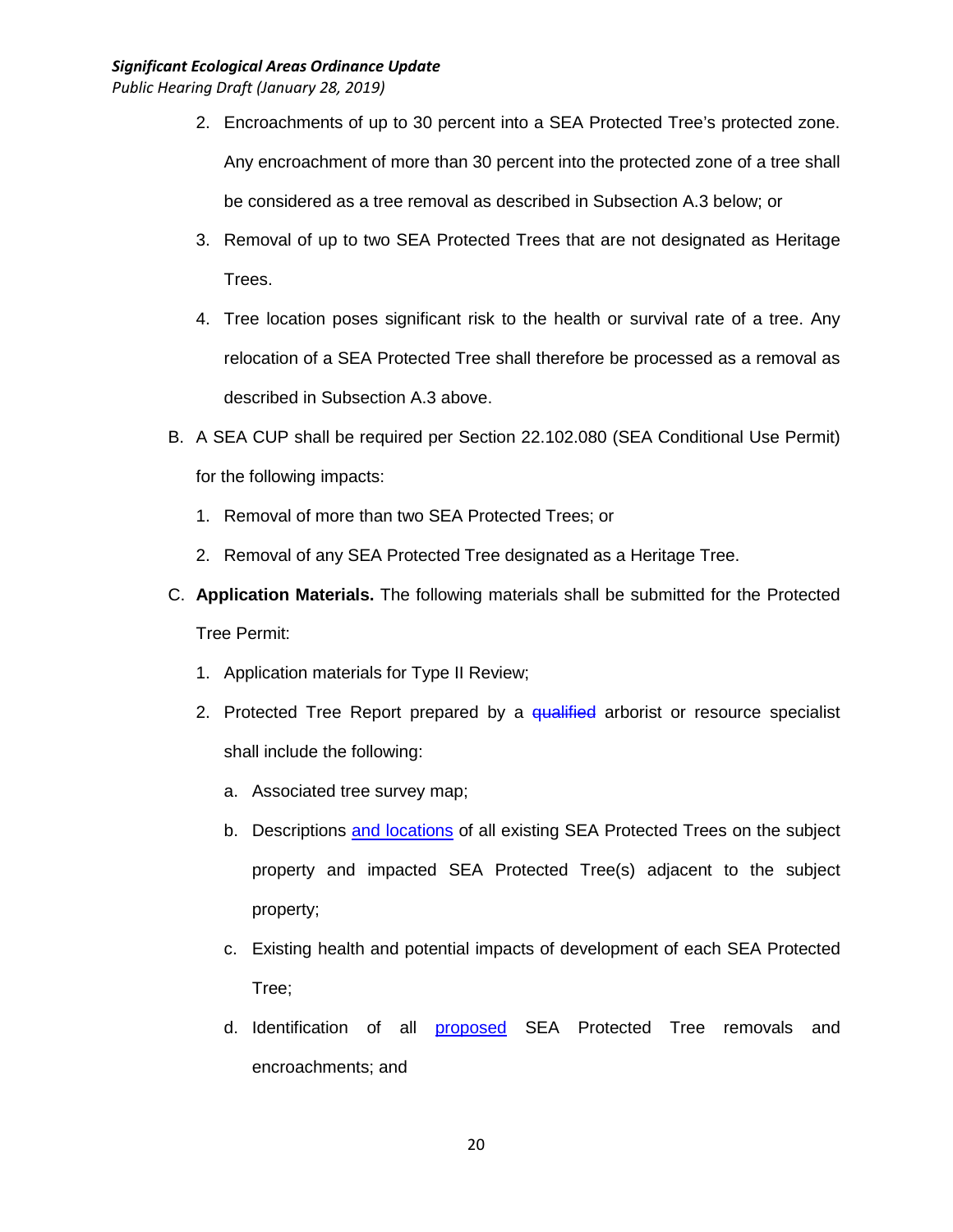- e. Recommendations for avoiding, minimizing, and/or mitigating SEA Protected Tree impacts.
- 3. Oak tree species may require additional application materials as stated in Chapter 22.174 (Oak Tree Permits).
- CD. **Burden of Proof.** In addition to the materials required per Subsection 22.102.070.B (Application Materials), the application shall substantiate to the satisfaction of the Commission or Hearing Officer the following facts:
	- 1. That any proposed construction will be accomplished without endangering the health of the remaining SEA Protected Tree(s), if any, on the property; and
	- 2. That the removal or encroachment of the SEA Protected Tree(s) proposed will not result in soil erosion through the diversion or increased flow of surface waters that cannot be satisfactorily mitigated.
- DE. **Findings**. A Protected Tree Permit may be approved only if the action proposed will not be contrary to or be in substantial conflict with the intent and purpose of the Protected Tree Permit procedures and the following findings are made:
	- 1. That the proposed impacts to SEA Protected Tree(s) will be mitigated in compliance with Subsection 22.102.070.F (Mitigation); and
	- 2. One or more of the findings below:
		- a. That the required action is necessary to allow reasonable economic or other enjoyment of the property and there is no other feasible design alternative that would avoid impact to the SEA Protected Tree(s); or
		- b. That the SEA Protected Tree(s) proposed for removal, encroachment, or pruning interferes with utility services or streets and highways, either within or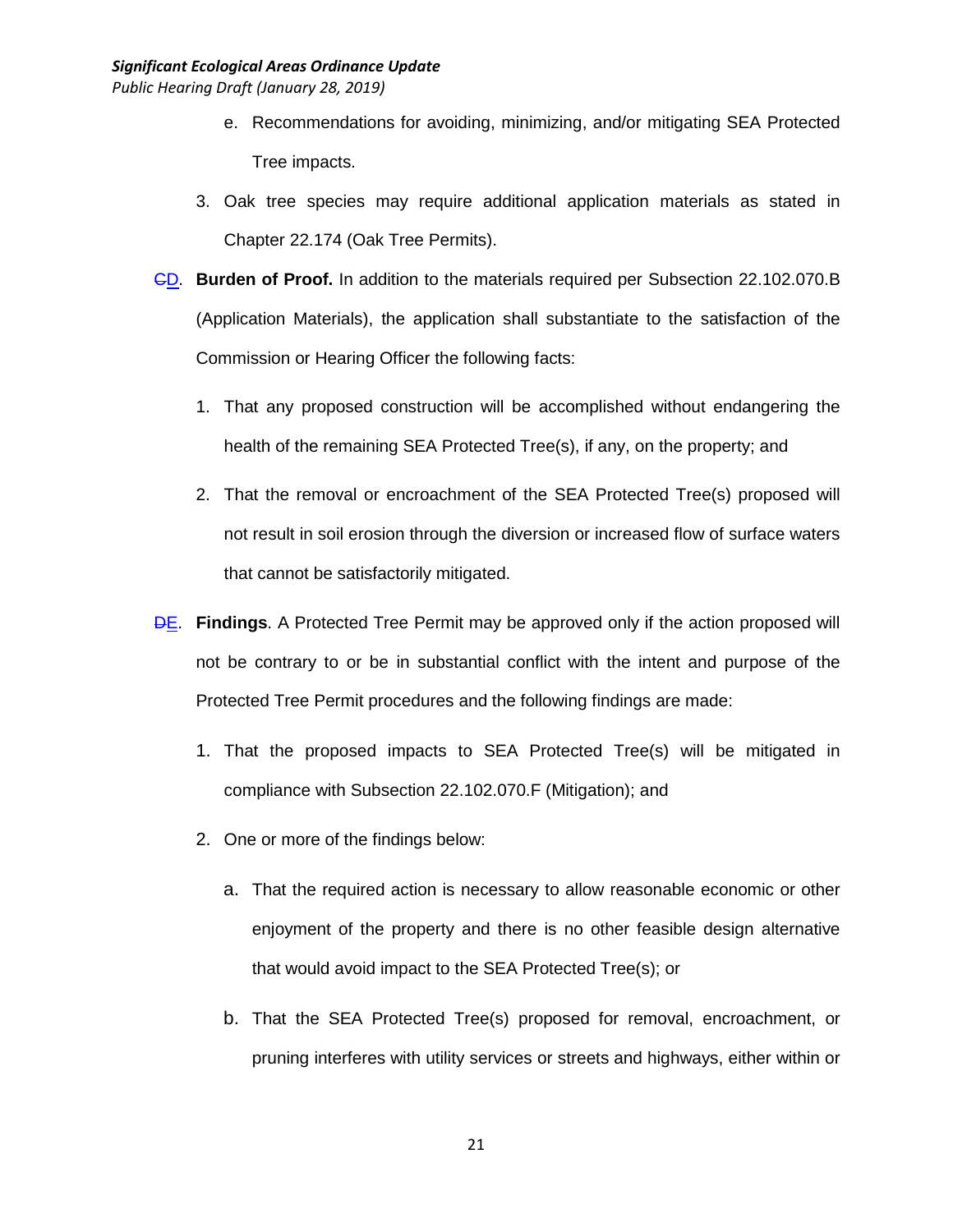outside of the subject property, and no reasonable alternative to such interference exists other than removal of the SEA Protected Tree(s); or

c. That the condition of the SEA Protected Tree(s) proposed for removal, encroachment, or pruning due to disease, danger, or falling is such that it cannot be remedied through reasonable preservation practices.

# EF. **Mitigation.**

1. *Mitigation Ratios.* Impacts to SEA Protected Trees shall be mitigated per the mitigation ratios in Table 22.102.070-A.

| <b>TABLE 22.102.070-A: MITIGATION RATIOS FOR PROTECTED TREE PERMIT</b>                                  |                                                            |  |  |
|---------------------------------------------------------------------------------------------------------|------------------------------------------------------------|--|--|
| <b>Impact</b>                                                                                           | <b>Mitigation Requirements</b>                             |  |  |
| Pruning of branches larger than two inches<br>in diameter or in excess of 25 percent of<br>live foliage | Monitoring per Subsection E.2                              |  |  |
| percent encroachment into   Monitoring per Subsection E.3<br>Up to $30$<br>protected zones              |                                                            |  |  |
| designated<br>trees<br>Removal of<br>not<br>as<br><b>Heritage Trees</b>                                 | 2:1 Replacement Ratio and Monitoring<br>per Subsection E.4 |  |  |
| Removal of Heritage Tree                                                                                | <b>SEA CUP required</b>                                    |  |  |

2. Where pruning or trimming of SEA Protected Trees exceeds 25 percent of live foliage or involves cutting of branches greater than two inches in diameter, each affected tree shall be monitored for a period of not less than seven years, with monitoring visits conducted by the County Biologist or Forester with the Fire Department occurring in years two, four, and seven. Should any of these trees be lost or suffer worsened unacceptable decline of health or vigor as a result of the pruning, the applicant shall mitigate the impacts at a 2:1 replacement ratio per Subsection E.4 below.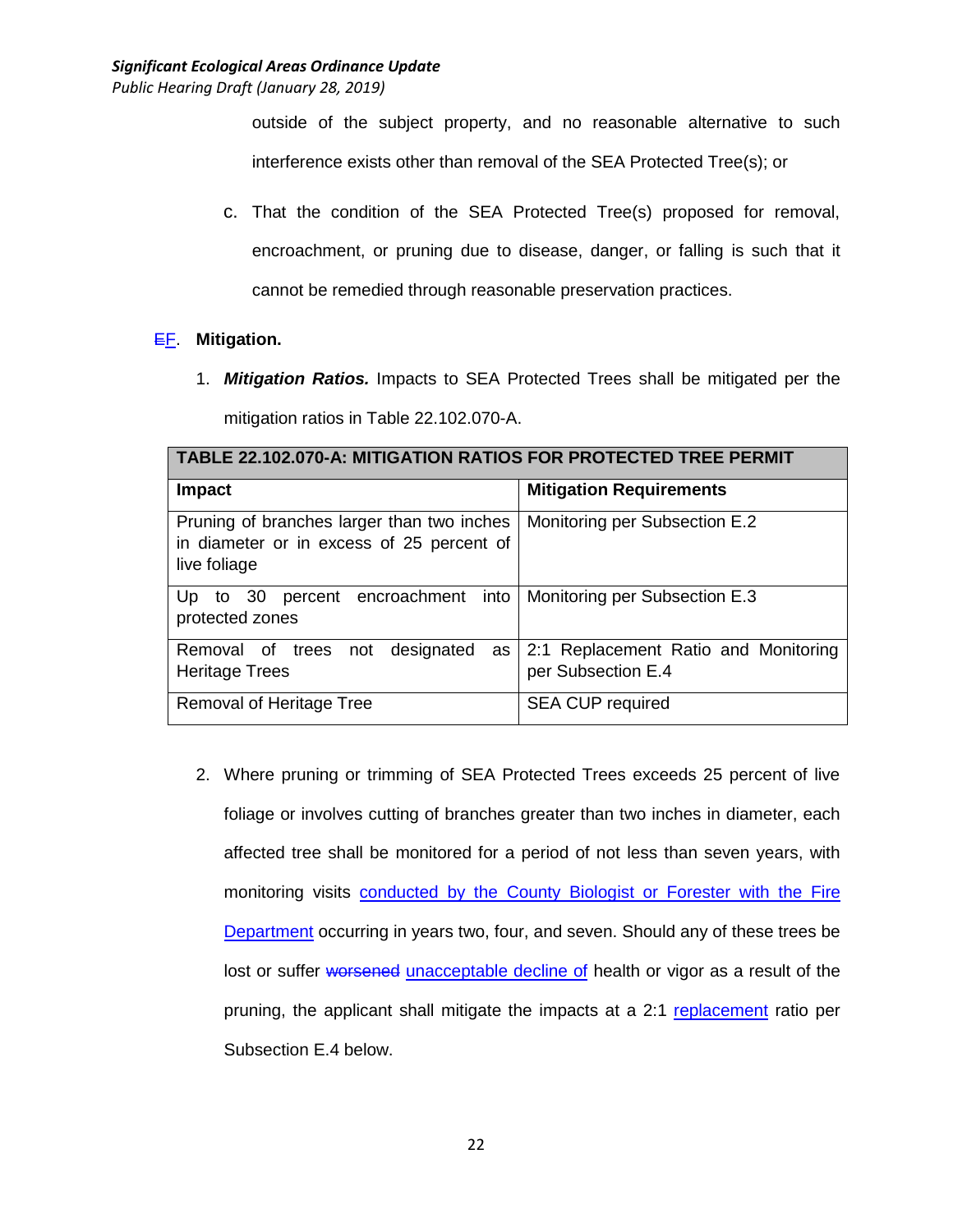- 3. Where development encroaches up to 30 percent of the protected zone of SEA Protected Trees, each affected tree shall be monitored for a period of not less than seven years, with monitoring visits conducted by the County Biologist or Forester with the Fire Department occurring in years two, four, and seven. Should any of these trees be lost or suffer worsened unacceptable decline of health or vigor as a result of the proposed development, the applicant shall mitigate the impacts at a 2:1 replacement ratio per Subsection E.4 below.
- 4. Required replacement trees shall consist exclusively of native trees of the same species being removed, and shall be in the ratio required in Table 22.102.070-A. Replacement trees shall be properly cared for and maintained for a period of seven years and replaced by the applicant or permittee if mortality occurs within that period. Each replacement tree shall be monitored by the County Biologist or Forester with the Fire Department for a period of not less than seven years, with monitoring visits in years two, four, and seven. Replacement trees shall be properly cared for and maintained during the full monitoring period and shall be replaced by the applicant or permittee should any of these trees be lost or suffer unacceptable decline of health or vigor at the end of the monitoring period.
- 5. *Protected Tree Fund.* If replacement on the project site of SEA Protected Trees proposed for encroachment or removal is inappropriate, a Forester with the Fire Department or County Biologist may recommend that the applicant pay into the Protected Tree Fund the amount equivalent to the resource value of the trees described in the Protected Tree Report. The resource value shall be calculated by the applicant and approved by a Forester with the Fire Department or County Biologist according to the most current edition of the International Society of Arboriculture's "Guide for Plant Appraisal."
	- a. Funds collected shall be used for the following purposes: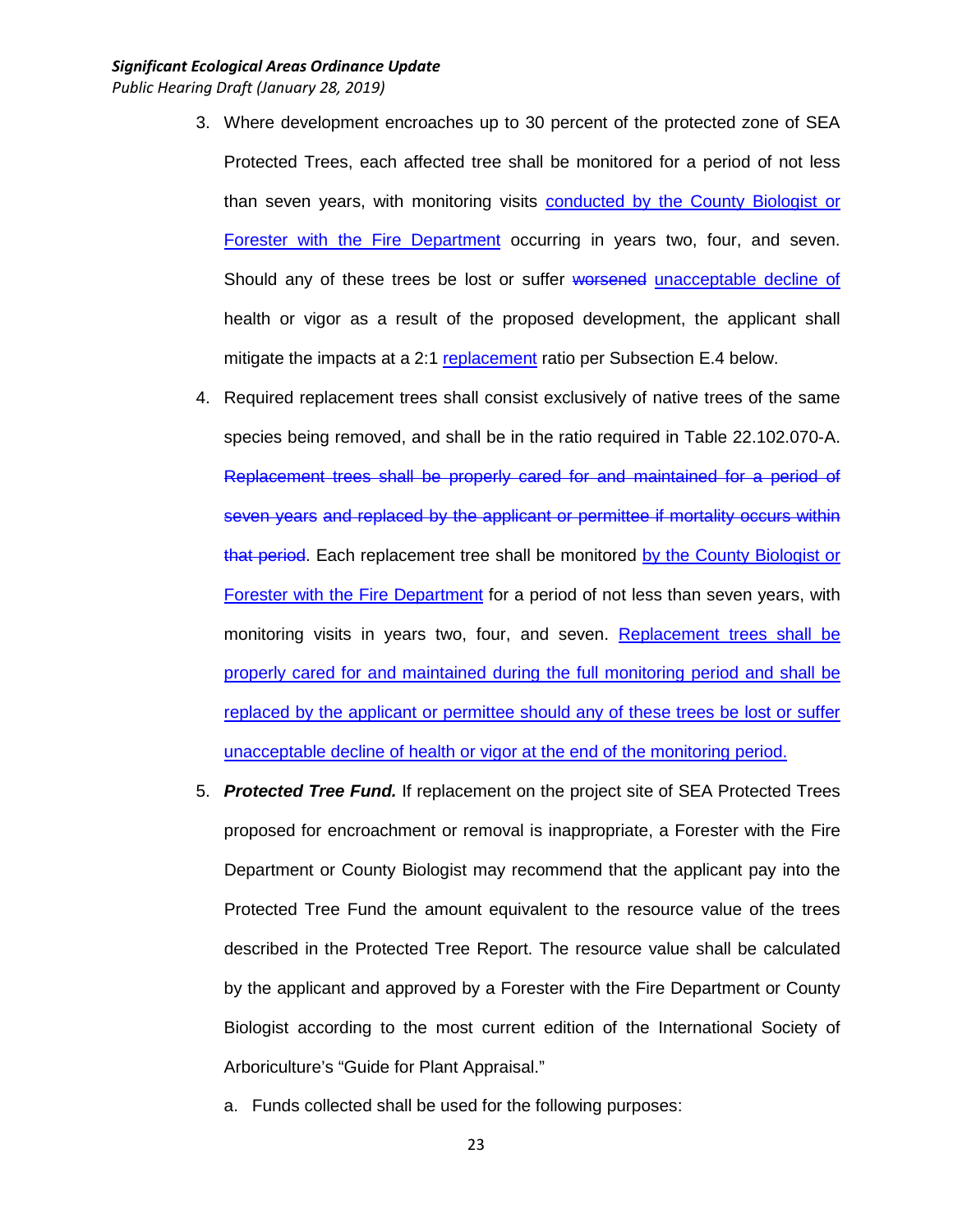*Public Hearing Draft (January 28, 2019)*

- i. Establishing and planting native trees on public lands;
- ii. Maintaining existing native trees on public lands;
- iii. Purchasing native tree woodlands; and/or
- iv. Purchasing sensitive native trees of ecological, cultural, or historic significance.
- b. Not more than seven twenty percent of the funds collected may be used to study and identify appropriate programs, including but not limited to outreach and educational programs, for accomplishing the purposes described in Subsection E.2.a F.5.a above.
- FG. **Noticing and Public Hearing.** Noticing and public hearing procedures for a Protected Tree Permit shall be consistent with the requirements of Type II Review stated in Division 9.
- GH. **Enforcement.** In interpreting the provisions of Section 22.102.070 (Protected Tree Permit) as applied to this Chapter, each individual tree cut, destroyed, removed, relocated or damaged in violation of these provisions shall be deemed a separate offense.

## **22.102.080 SEA Conditional Use Permit**

- A. **Permit Required.** A discretionary SEA Conditional Use Permit (SEA CUP) application shall be required for development, which cannot demonstrate compliance with Section 22.102.070 (Protected Tree Permit), or Sections 22.102.090 (SEA Development Standards) and 22.102.100 (Natural Open Space Preservation).
- B. **Application Materials.** An application for a SEA CUP shall be filed and processed in compliance with Section 22.230 (Type III Review – Discretionary).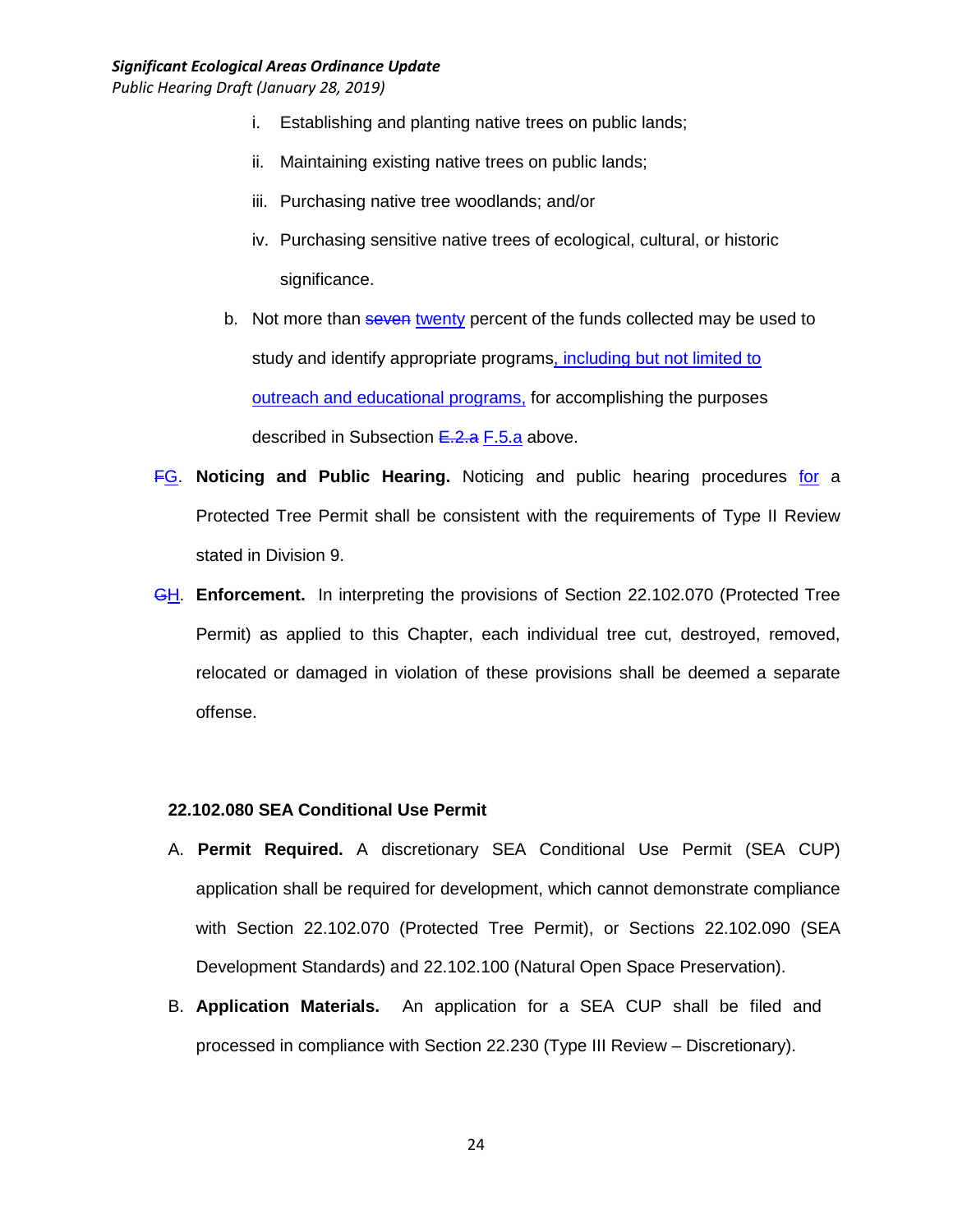*Public Hearing Draft (January 28, 2019)*

- 1. In addition to the application materials listed in Subsection 22.102.060.B (Application Materials), the applicant shall submit the following to the satisfaction of the Director in consultation with the County Biologist:
	- a. Biological Constraints Analysis (BCA);
	- b. Biota Report; and
	- c. Additional materials and information that may be deemed necessary by the Director, County Biologist, or SEATAC to adequately evaluate the application.

2. The Director may waive one or more of the items in this Subsection B when deemed unnecessary to process the application.

#### C. **Additional Review.**

- 1. *Site Visit.* Site visit(s) by the County Biologist may be deemed necessary by the Director or County Biologist to adequately evaluate the impacts to SEA Resources.
- 2. *SEATAC Review.* Prior to a public hearing, a SEA CUP application shall be required to undergo review by the Significant Ecological Areas Technical Advisory Committee (SEATAC), unless waived by the Director. The scope of the SEATAC Review shall be consistent with Section 22.102.150 (Significant Ecological Areas Technical Advisory Committee).
- 3. *Director's Report.* The Director shall provide the following analyses and recommendations as part of the public hearing staff report:
	- a. Evaluation of the proposed development and impacts to SEA Resources;
	- b. Evaluation of the SEA Resources contained within and adjacent to the project site;
	- c. Evaluation of the cumulative losses to the SEA Resources resulting from proposed and prior project development activity;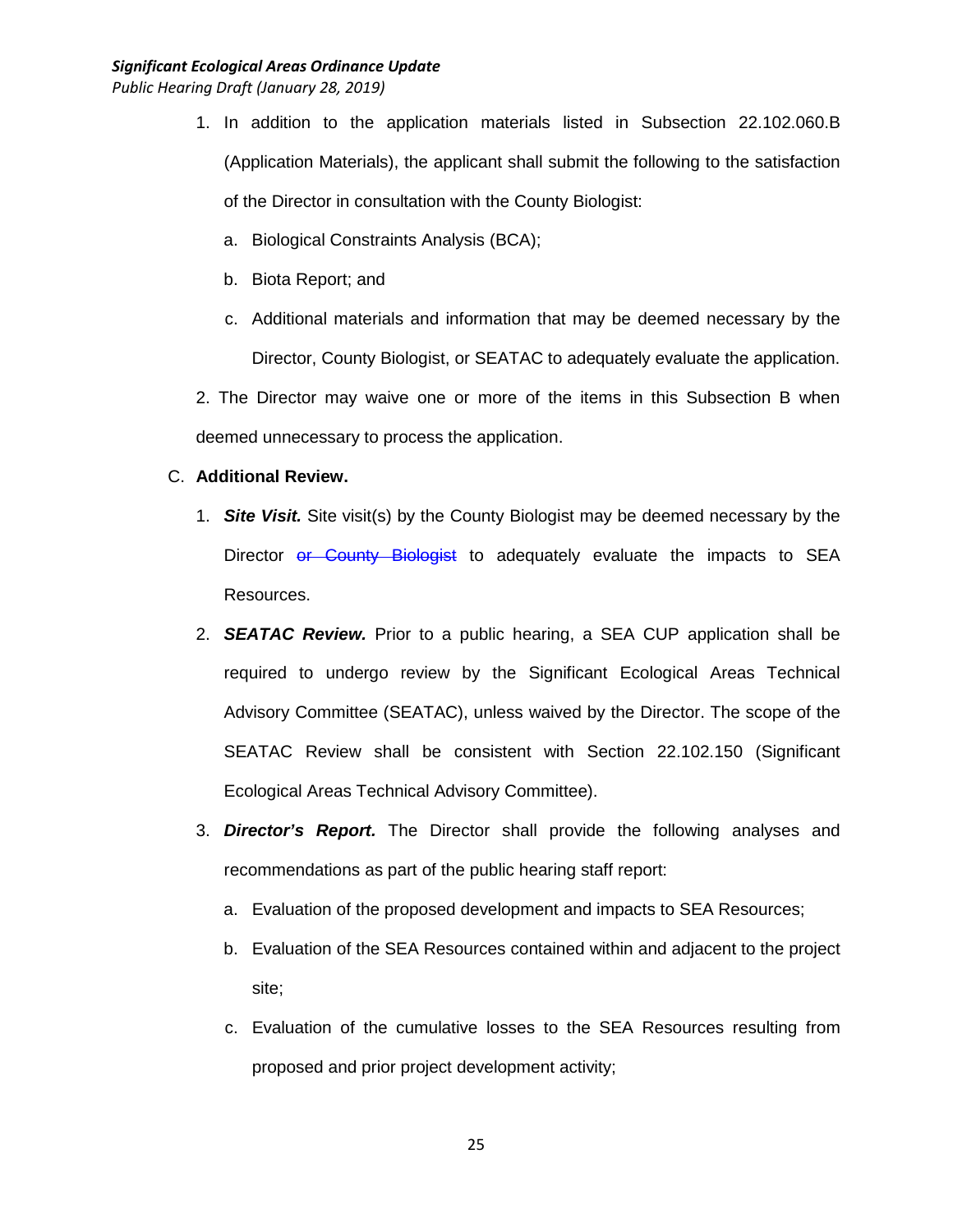- d. Appraisal of measures proposed to avoid, mitigate, or protect the identified impacts to resources contained within the SEA;
- e. Evaluation of whether the project, as proposed, is consistent with Subsection 22.102.080.D (Findings);
- f. Recommended changes, if any, to the proposed development necessary or desirable to achieve compliance with Section 22.102.090 (SEA Development Standards) and consistent with Subsection 22.102.080.D (Findings), and relevant goals and policies of the General Plan;
- g. Recommended conditions, if any, to be imposed to ensure that the proposed development will be consistent with Subsection 22.102.080.D (Findings) and the goals and policies of the General Plan;
- h. SEATAC's determination of project compatibility and applicable recommendations; and
- i. Any relevant information as deemed necessary by the Director or County Biologist.
- D. **Findings**. The Commission or Hearing Officer shall approve an application for a SEA CUP if the Commission or Hearing Officer finds that the application substantiates, in addition to those required by Section 22.56.090 (Conditional Use Permit), the following findings:
	- 1. The proposed development is highly compatible with the SEA Resources, including the preservation of natural open space areas and providing for the longterm maintenance of ecosystem functions;
	- 2. The proposed development avoids or minimizes impacts to the SEA Resources and wildlife movement; through one or more of the following:
		- a. Avoiding habitat fragmentation;
		- b. Minimizing edge effects; or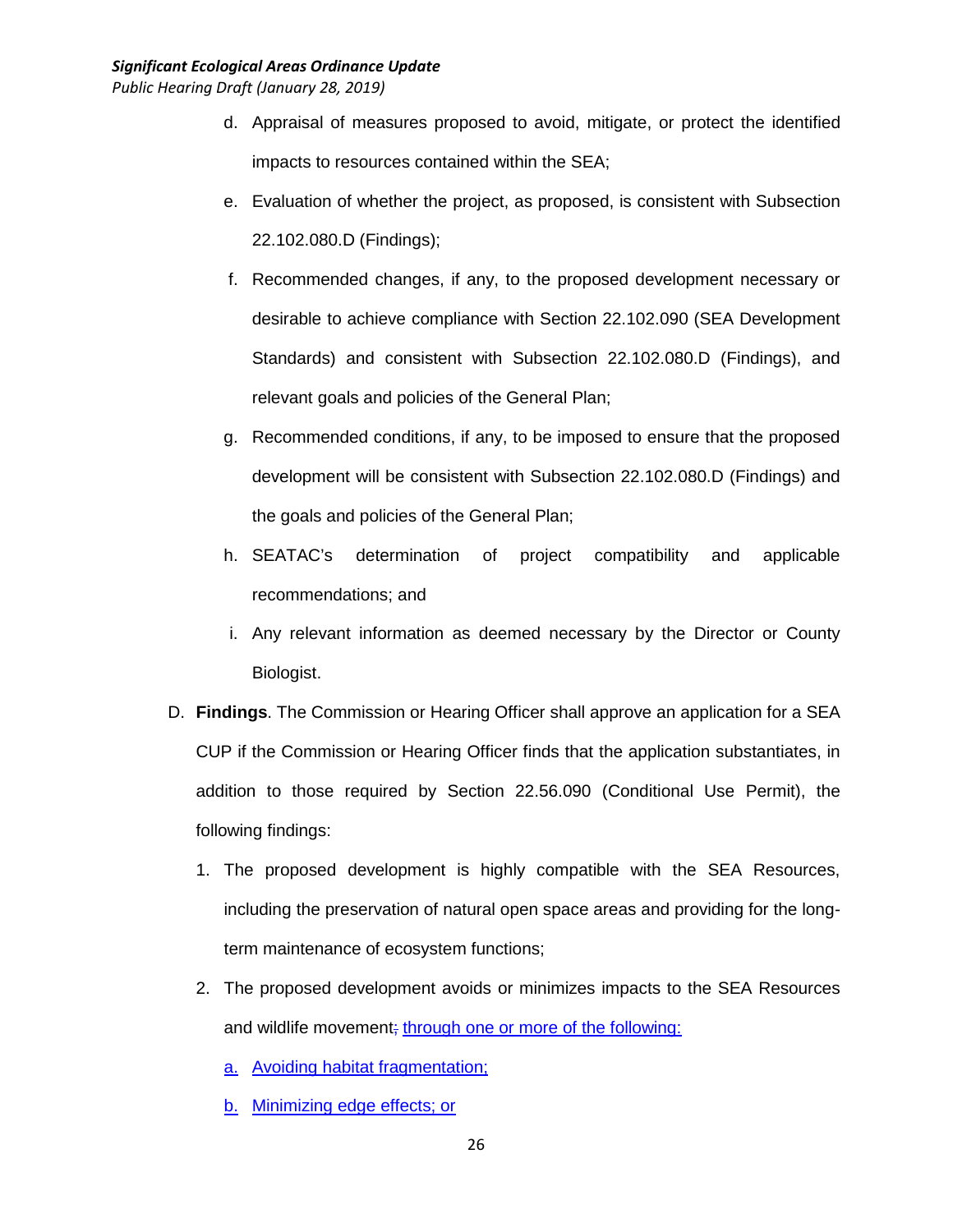*Public Hearing Draft (January 28, 2019)*

- c. Siting development in the least sensitive location.
- 3. Important habitat areas are adequately buffered from the previous development by retaining sufficient natural vegetation cover and/or natural open spaces and integrating sensitive design features;
- 4. The proposed development maintains ecological and hydrological functions of water bodies, watercourses, and their tributaries;
- 5. The proposed development ensures that roads, access roads, driveways, and utilities do not conflict with Priority Biological Resources, habitat areas, migratory paths, or wildlife corridors; and
- 6. The proposed development promotes the resiliency of the SEA to the greatest extent possible. For purposes of this finding, SEA resiliency is not promoted when the proposed development may cause any of the following:
	- a. Significant unmitigated loss of contiguity or connectivity of the SEA;
	- b. Significant unmitigated impact to a Priority Biological Resource;
	- c. Removal of habitat that is the only known location of a new or rediscovered species; or
	- d. Other factors as identified by SEATAC.

## **22.102.090 SEA Development Standards**

All new Ddevelopment in SEAs shall avoid or minimize impacts to SEA resources, habitat linkages, and wildlife corridors in accordance with this Section:

- A. **SEA Resource Categories**. The following are disturbance thresholds and onsite natural open space preservation requirements organized by SEA Resource Category. SEA Resource preservation shall be provided on-site, in accordance to Section 22.102.100 (Natural Open Space Preservation) within this Chapter.
	- 1. *SEA Resource Category 1*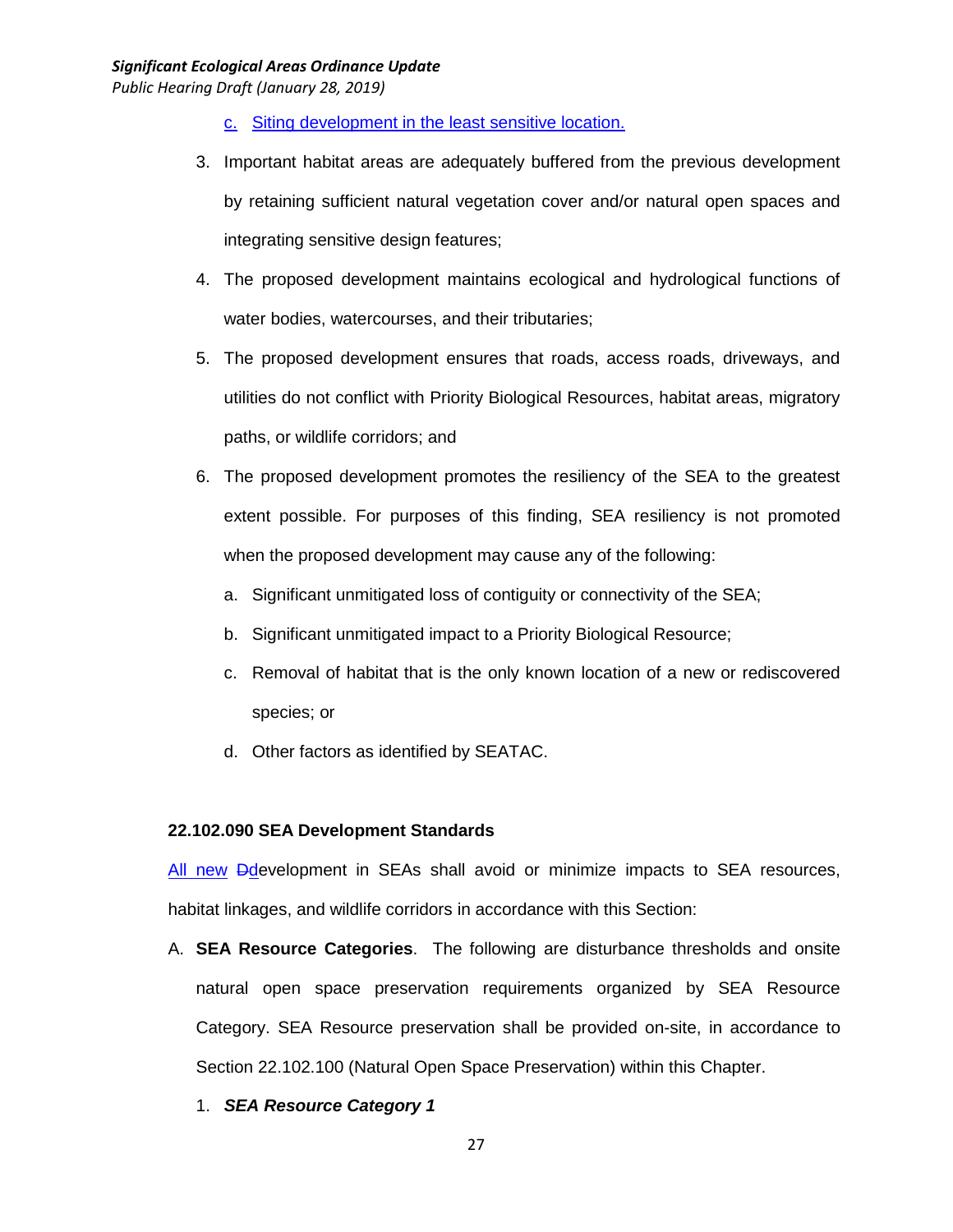a. No amount shall be disturbed.

## 2. *SEA Resource Category 2*

- a. Disturbances shall not exceed 500 square feet and shall preserve at least two times the disturbed area of the same type of SEA Resource.
- b. Development shall not result in abandonment or failure of any den, burrow, roost, nest, or special habitat feature utilized by animals included in SEA Resource Category 2.

## 3. *SEA Resource Category 3*

- a. Disturbances not exceeding 500 square feet shall preserve an amount equal to the disturbed area of the same type of SEA Resource.
- b. Disturbances that exceed 500 square feet shall preserve at least two times the disturbed area of the same type of SEA Resource.

## 4. *SEA Resource Category 4*

- a. Disturbances that exceed 500 5,000 square feet shall preserve an amount equal to the disturbed area of the same type of SEA Resource.
- b. Disturbance of more than 10 individual rare plants in this category shall preserve an equal number of the same species of rare plants.

## B. **SEA Protected Trees**

- 1. A minimum 5-foot setback from the dripline or 15-foot setback from the trunk, whichever is greater, of a SEA Protected Tree shall be required.
- 2. Encroachment into no more than 10 percent of the protected zone of up to four SEA Protected Trees listed in the SEA Protected Tree List maintained by the Department may be permitted; and
- 3. Removal of one SEA Protected Tree that is not designated as a Heritage Tree.
- C. **Water Resources.** All development, inclusive of fuel modification/brush clearance is subject to the following setbacks from a water resource per Table 22.102.090-A.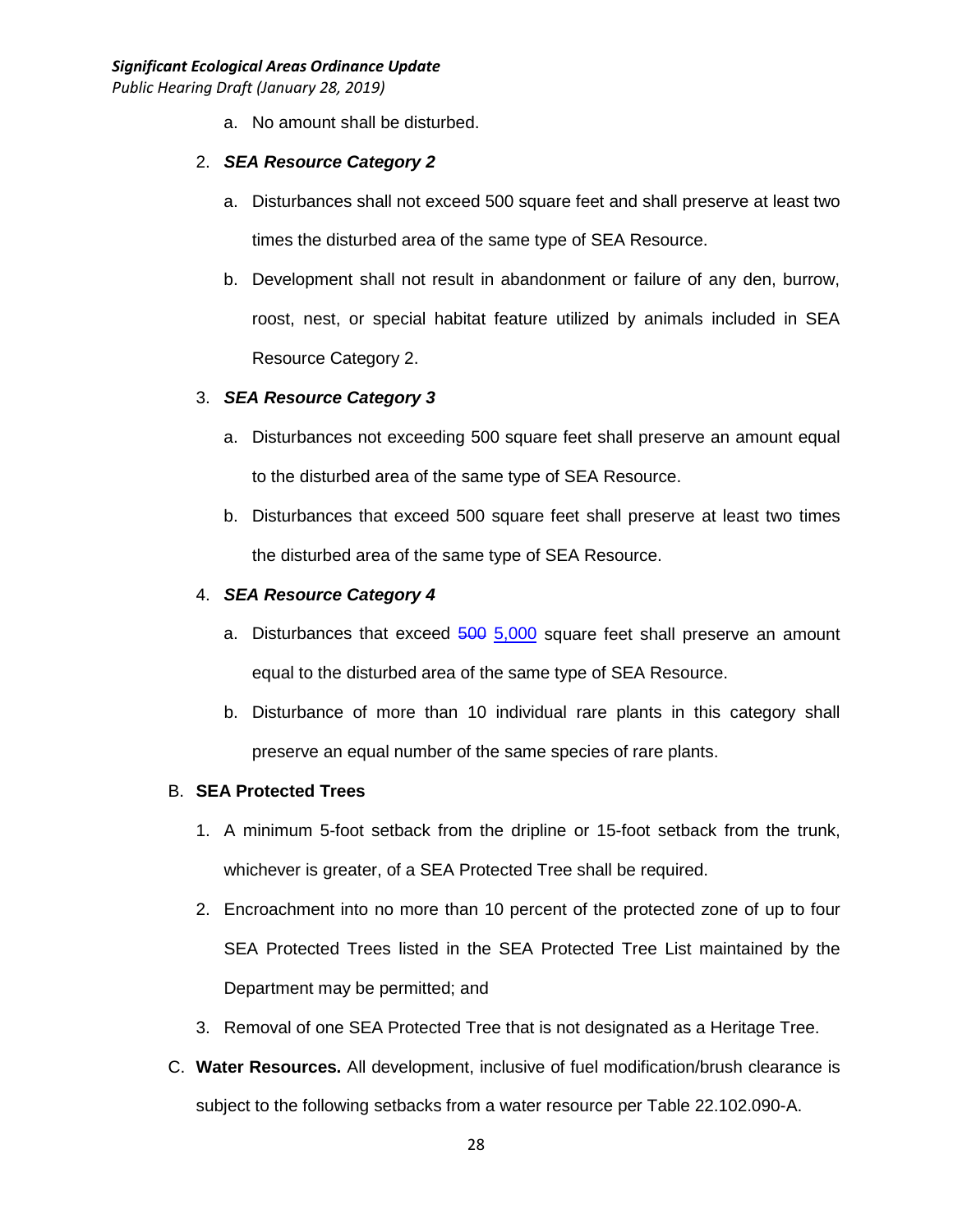| <b>TABLE 22.102.090-A: SETBACKS FROM WATER RESOURCES</b> |                                                                                     |                                                                |  |  |
|----------------------------------------------------------|-------------------------------------------------------------------------------------|----------------------------------------------------------------|--|--|
| Water<br><b>Resource</b>                                 | <b>Water Resource Size</b>                                                          | <b>Setback</b>                                                 |  |  |
| Lakes,<br>reservoirs,<br>and ponds                       | Any Size                                                                            | 150 feet or the<br>watershed boundary,<br>whichever is greater |  |  |
| Rivers and<br>streams                                    | Less than 50 feet wide during or immediately<br>following a 10-year storm event     | 100 feet                                                       |  |  |
|                                                          | 50 to 100 feet wide during or immediately<br>following a 10-year storm event        | $150$ feet                                                     |  |  |
|                                                          | Greater than 100 feet wide during or<br>immediately following a 10-year storm event | 300 feet                                                       |  |  |
| Marshes,                                                 | Less than one-half acre                                                             | $100$ feet                                                     |  |  |
| Seeps, and<br>springs                                    | One-half acre up to one acre                                                        | $150$ feet                                                     |  |  |
|                                                          | Greater than one acre                                                               | 300 feet                                                       |  |  |
| Vernal pools<br>and playas                               | Any size                                                                            | 150 feet or the<br>watershed boundary,<br>whichever is greater |  |  |

## D. **Other Development Standards.**

- 1. *Wildlife-Impermeable Fencing, Wall or Enclosure.* Wildlife-impermeable fencing, walls, and enclosures shall be permitted within the building site area. One impermeable enclosure for the purpose of protecting livestock or companion animals shall be permitted within the development footprint.
- 2. *Wildlife-Permeable Fencing.* When needed to delineate lot boundaries or to section off development features, such as streets, trails, driveways, active recreation areas, or animals keeping structures, wildlife-permeable fencing shall be used outside of the building site area. Wildlife-Ppermeable fencing shall be designed as follows: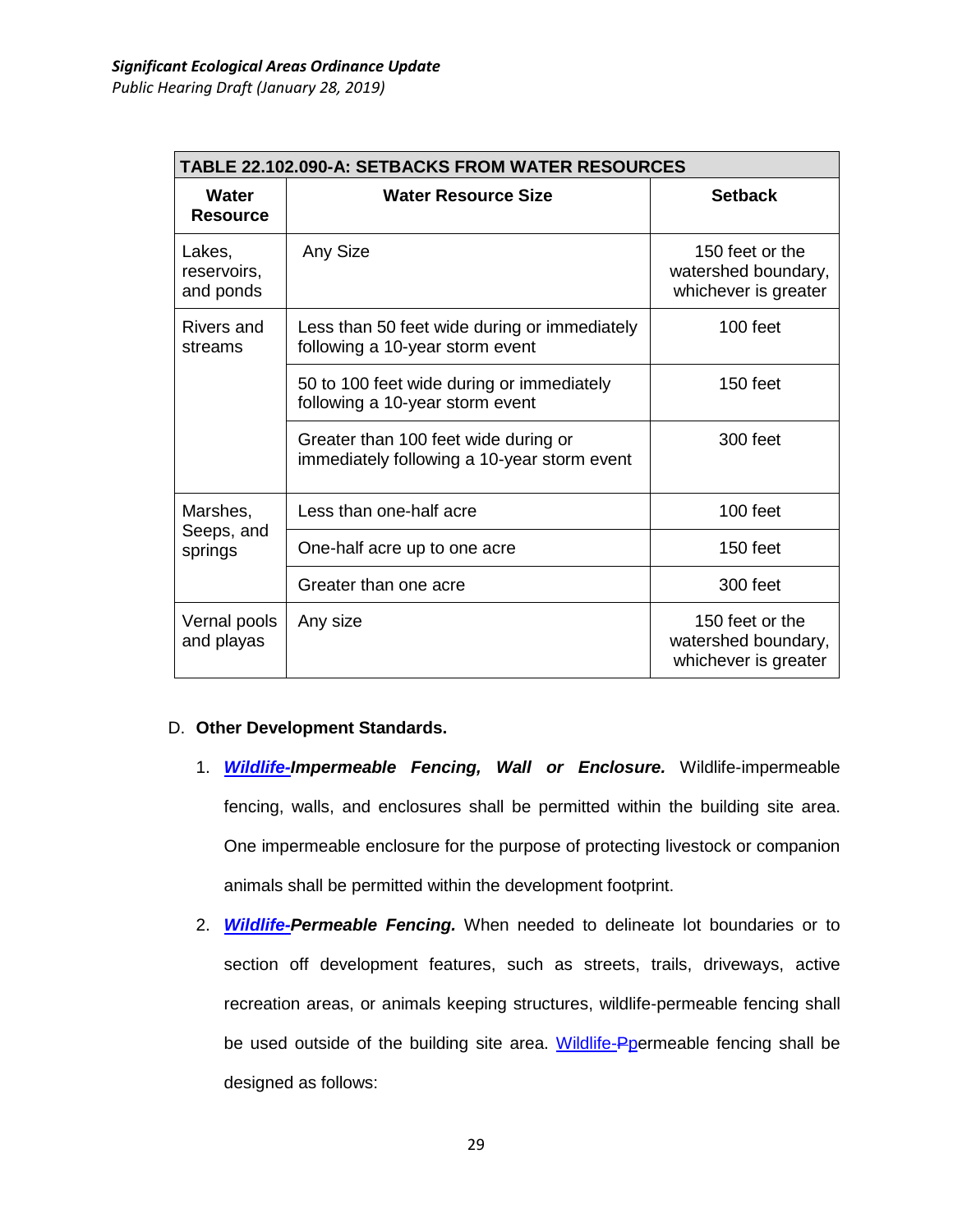- a. Fences shall be of an open design and made of materials visible to wildlife, such as wood rail, steel pipe, vinyl rail, PVC pipe, recycled plastic rail, or coated wire;
- b. The bottom edge of the lowest horizontal element shall be no closer than 18 inches from the ground; and
- c. Except where a different height is stated required per Title 21 or 22, the top edge of the topmost horizontal element shall be no higher than 42 inches from the ground.
- 3. *Fencing Materials.* Fencing shall be designed with materials not harmful to wildlife. Prohibited materials include, but are not limited to, spikes, glass, razor wire, and nets. All hollow fence and sign posts, or posts with top holes, such as metal pipes or sign posts with open bolt holes, shall be capped and the bolt holes filled to prevent the entrapment of bird species.
- 4. *Window Reflectivity.* All windows shall be comprised of non-glare/nonreflective glass or utilize methods to achieve non-reflectivity.
- 5. *Outdoor Lighting.* Outdoor lighting in all SEAs shall be provided in accordance with applicable provisions of Chapter 22.80 (Rural Outdoor Lighting District) and shall be directed to avoid light trespass upwards into the night sky and onto natural habitat areas.
- 6. *Natural Open Space Buffer.* Habitable structures shall be set back at least 200 feet from existing and proposed natural open space located within the project site lot(s) or natural open space recorded on adjacent lots, unless the Fire Department approves a modified distance specified in an approved fuel modification plan.
- 7. *Landscaping and Fuel Modification.* Landscape plans shall be submitted with an application for new development, that includes all cut and fill slopes, areas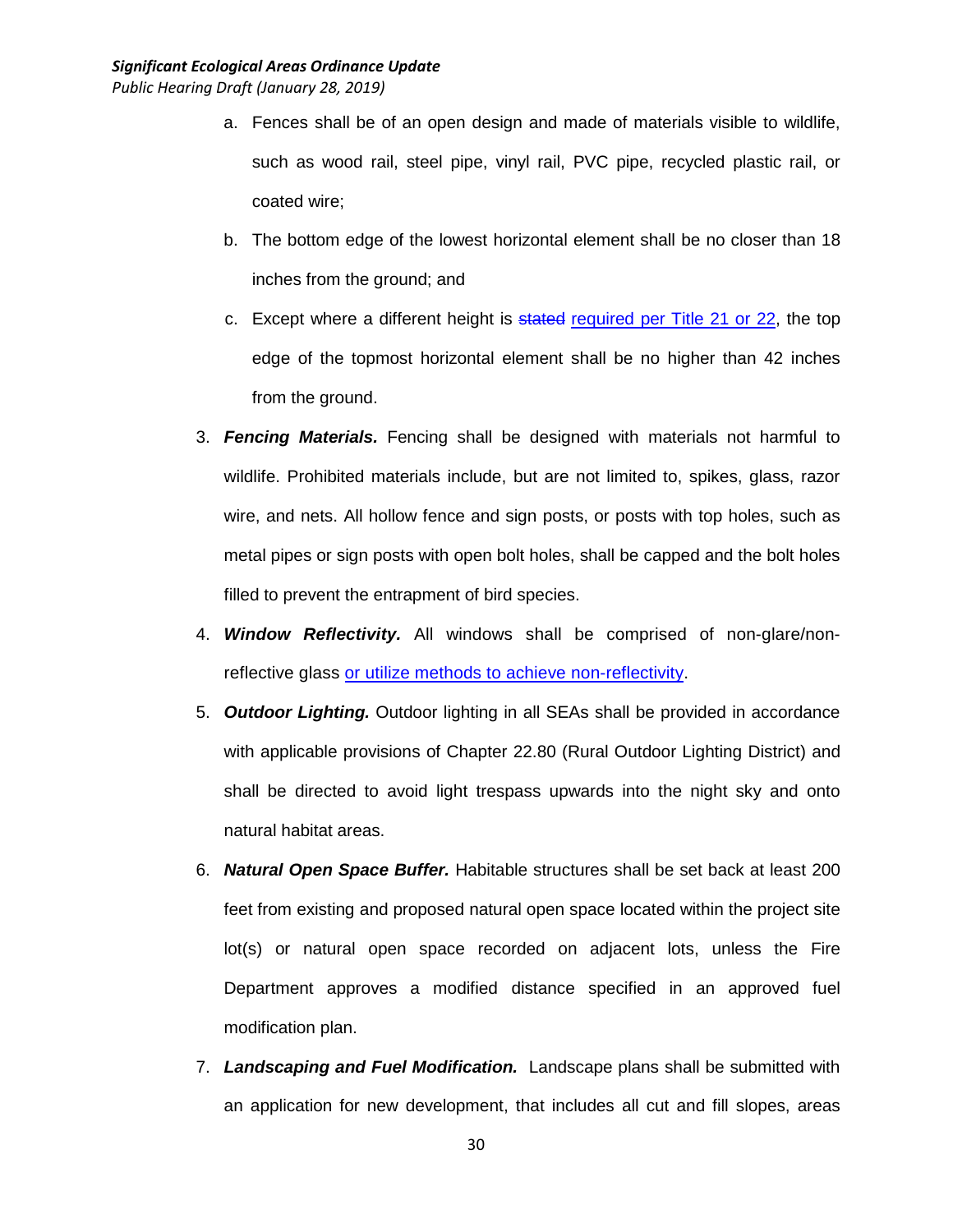disturbed by the proposed construction activities, required fuel modification or brush clearance, and any proposed restoration area(s).

- a. All new development shall minimize removal of natural vegetation to minimize erosion and sedimentation, impacts to scenic resources, and impacts to biological and scenic resources.
- b. All cut and fill slopes and other areas disturbed by construction activities shall be landscaped or revegetated.
- c. Plantings within the building site area and Fuel Modification Zones A and B shall consist of a mix of locally indigenous, drought-tolerant plant species and non-invasive, drought-tolerant ornamental plants and gardens, with associated irrigation.
- d. Fuel Modification Zone C shall consist of thinning the density of existing native vegetation. Should additional planting be needed in Zone C or outside of fuel modification areas, the plant palette shall consist entirely of locally indigenous, drought-tolerant plant species that blend with the existing natural vegetation and habitats on the site.
- e. All vegetative species utilized in landscaping shall be consistent with Fire Department requirements and all efforts shall be made to conserve water.
- f. Plants listed on the Invasive Species list maintained by the Department shall be prohibited in all proposed landscaped and restoration areas.
- g. Tilling and disking discing shall be prohibited for fuel modification and brush clearance activities in all Fuel Modification Zones.
- 8. *Natural Open Space.* Driveways, streets, roads, or highways shall not be placed within required natural open space areas.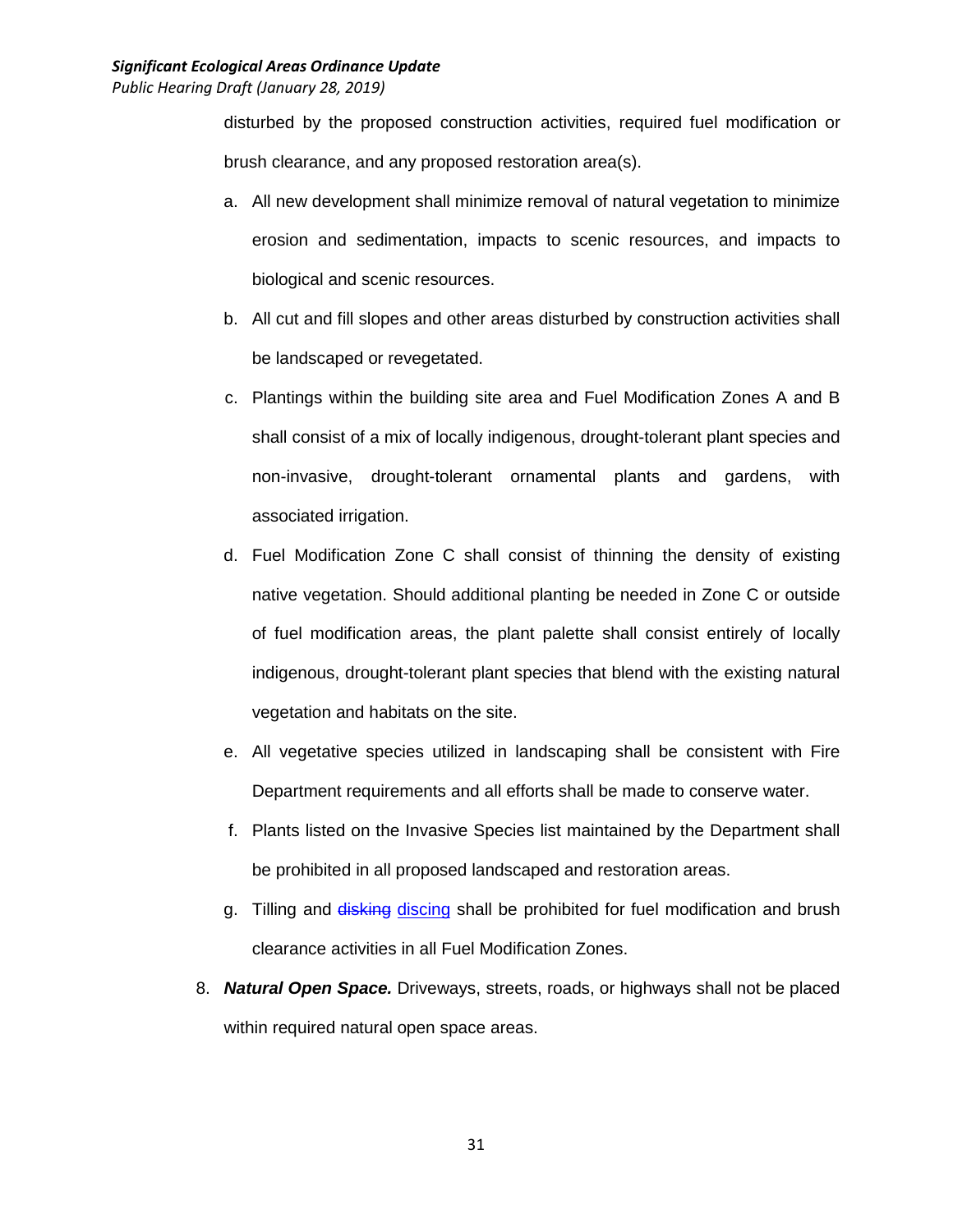#### E. **Land Use-Specific Development Standards**

- 1. *Crops.*
	- a. Crops as an accessory use shall consist of non-invasive species and shall be located entirely within a required Fuel Modification Zone B (Irrigated Zone).
	- b. Crops as a primary use shall consist of non-invasive species and shall be located entirely within SEA Resource Category 5.

#### 2. *Exploratory Testing.*

- a. *Permitted use.* Exploratory testing as a primary or accessory use shall be permitted and shall comply with the following:
	- i. Access for exploratory testing shall consist of existing roads, previously graded or disturbed areas, or use track-mounted drill rigs.
	- ii. Vegetation removal activities shall be conducted in a manner that protects existing vegetative rootstock.
	- iii. Any exploratory testing accessory to a primary use where such primary use development is exempt from this Chapter per Section 22.102.040 (Exemptions) shall herein be exempt from this development standard.
	- iv. A Restoration Plan shall be required at the time of application submittal.
- b. *Exploratory Testing Stabilization.* Within 90 days from completion of exploratory testing, areas of disturbance resulting from exploratory testing shall be stabilized with temporary erosion control measures and seeded with locally indigenous species to prevent erosion and instability.
- c. *Exploratory Testing Restoration.* Full restoration of areas of disturbances resulting from exploratory testing shall be conducted as follows:
	- i. Where a subsequent project is withdrawn, denied or determined to be infeasible, or exploratory testing areas are found to be unusable,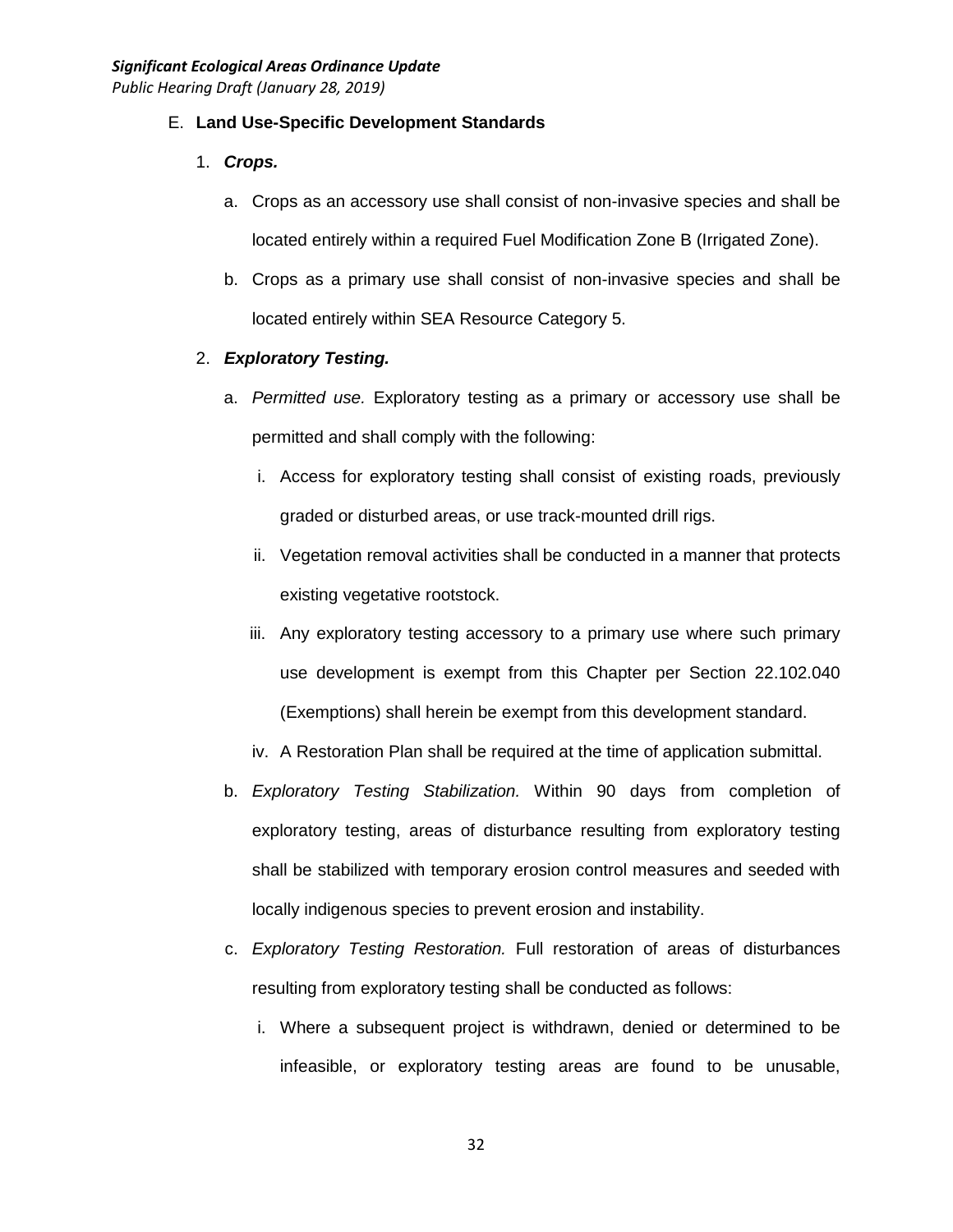restoration of the disturbed area shall commence within one year of withdrawal, denial or determination of infeasibility.

- ii. Where a subsequent project is approved, the exploratory testing locations outside of the approved building site area shall be restored, with restoration commencing within one year of disturbance.
- iii. All required restoration shall be completed to the satisfaction of the Director.
- 3. **Land Divisions.** All land division projects shall be required to preserve at least 75 percent of the original undivided parcels as natural open space and shall not exceed a maximum development footprint of 25 percent of the original undivided parcels. Development areas shall be designed in one contiguous location and result in the largest, intact blocks of habitat with the lowest perimeter to area ratio, to the maximum extent feasible.
	- a. *Large Lot Parcel Map.* Large lot parcel maps for sale, lease, financing, or transfer purposes, shall demonstrate that all resulting parcels have reasonable potential for future development that meets Section 22.102.090 (SEA Development Standards), (e.g. adequate areas of SEA Resource Categories 4 and/or 5, setback from water resources, 75 percent open space, and clustered development) based on the original undivided parcels.
	- b. All other land divisions shall not exceed a maximum development footprint of 25 percent of the project site. Development areas shall be designed in one contiguous location and result in the largest, intact blocks of habitat with the lowest perimeter to area ratio, to the maximum extent feasible.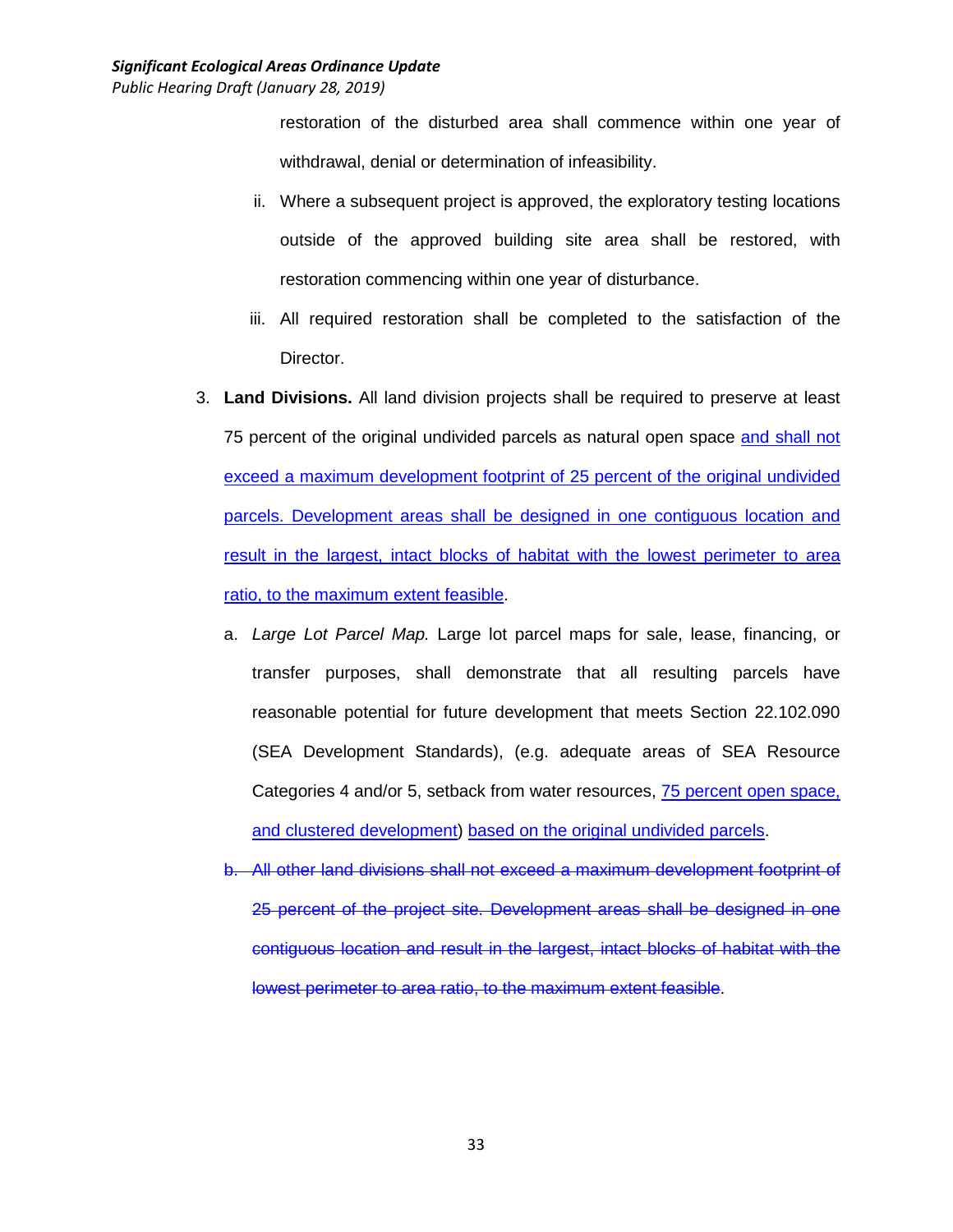#### **22.102.100 Natural Open Space Preservation**

This Section sets forth the preservation and recordation requirements for natural open space when required by this Chapter, either in compliance with Section 22.102.090 (SEA Development Standards) or to offset impacts to SEA Resources through a SEA CUP.

- A. **Natural Open Space Requirements.** Development within a SEA shall preserve natural open space as follows:
	- 1. *Ministerial SEA Review.* Provide on-site as required per Section 22.102.090 (SEA Development Standards); or
	- 2. *SEA CUP.* Provide on-site or off-site per Subsection D.2 (Natural Open Space Preservation Mechanisms), as approved by the Commission or Hearing Officer.
		- a. For land division projects, at least 75 percent of the original undivided parcels shall be preserved as required natural open space.
	- 3. Natural open space recordation shall occur prior to any grading, removal of vegetation, construction, or occupancy.

## B. **Natural Open Space Configuration.**

- 1. Preserved natural open space shall be configured into one contiguous area, to the maximum extent feasible, unless the County Biologist determines that multiple, noncontiguous areas is the environmentally superior configuration.
- 2. Preserved natural open space areas shall be contiguous with other natural open space areas on adjoining lots, to the maximum extent feasible.
- 3. Driveways, streets, roads, or highways shall be prohibited in natural open space area(s), unless the Commission or Hearing Officer finds it necessary to ensure adequate circulation or access. Such driveways, streets, roads, or highways shall not be counted as a portion of the total required natural open space provided,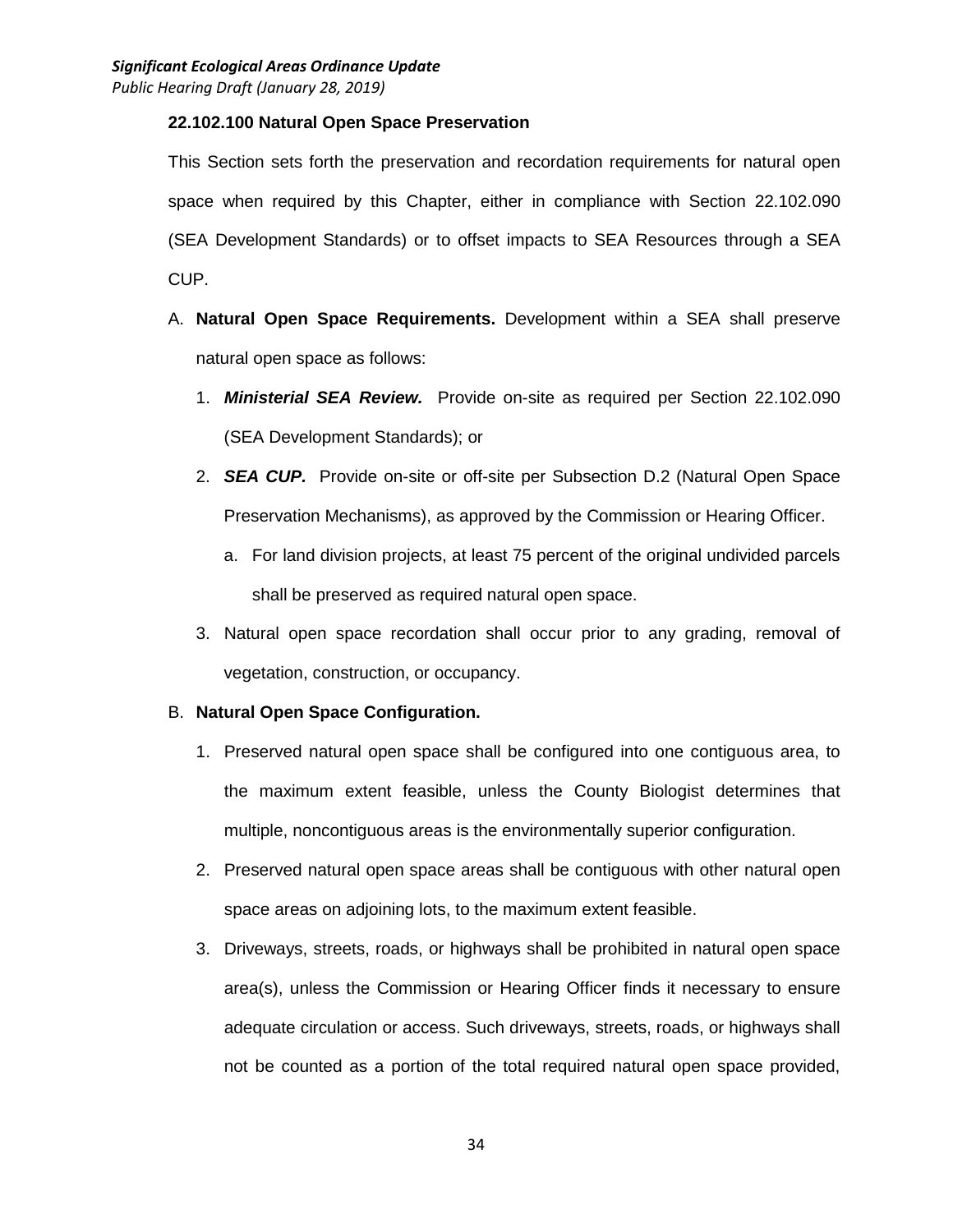and shall include any necessary wildlife crossings and/or other features necessary to avoid biological impacts.

- C. **Natural Open Space Use.** Preserved natural open space required by this Chapter shall be maintained in its natural undeveloped condition. There shall be no removal of trees or vegetation or other disturbance of natural features, with the following exceptions as deemed appropriate by the Director prior to the disturbance:
	- 1. Disease control and/or control of non-native plants;
	- 2. Habitat restoration;
	- 3. Paths constructed and maintained to minimize environmental impact to the area;
	- 4. Wildlife permeable fences constructed and maintained to minimize environmental impact to the area;
	- 5. Fire protection, when determined by the County Biologist to be compatible with the SEA Resources being preserved; or
	- 6. Activities to maintain a specific habitat condition, including animal grazing, when recommended by the County Biologist and accompanied by an approved management plan.

#### D. **Natural Open Space Preservation Mechanisms.**

- 1. *Ministerial SEA Review.* Development that complies with Section 22.102.090 (SEA Development Standards) shall provide required natural open space preservation on-site through a permanent deed restriction or a covenant between the County and the property owner.
- 2. *SEA CUP.* Development not in compliance with Section 22.102.090 (SEA Development Standards) shall provide required natural open space preservation within or contiguous with the same SEA through one or more of the following, listed in the order of County preference:
	- a. Dedication of land for the purpose of natural open space preservation to: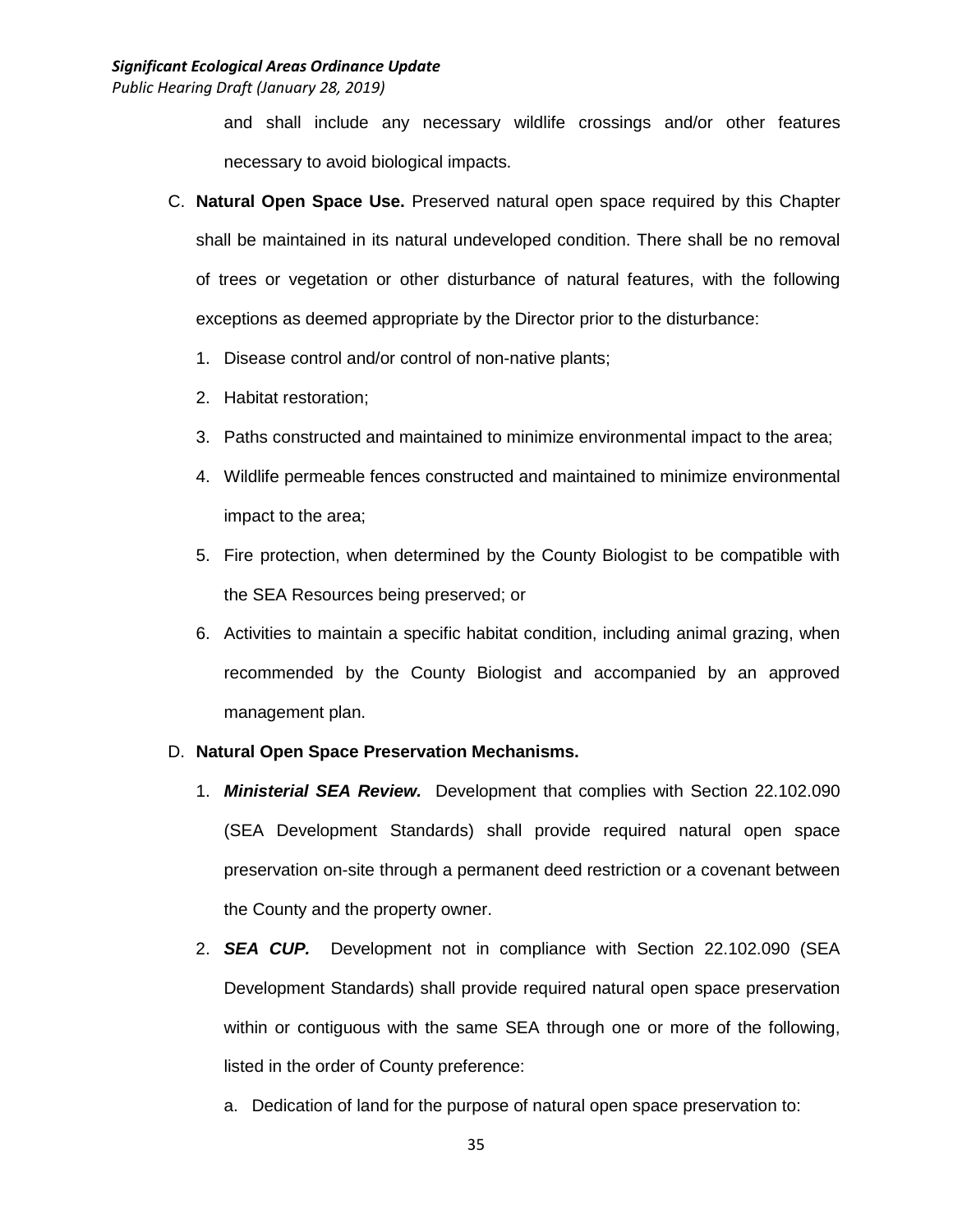- i. An non-profit land conservation organization accredited land trust that meets the qualifications of non-profits requesting to hold mitigation land pursuant to Section 65965, et seq. of the California Government Code; or
- ii. A government entity, such as a county, city, state, federal, or joint powers authority for the purpose of natural open space preservation;
- b. Conservation or Mitigation Bank;
- c. A conservation easement recorded with the Registrar-Recorder/County Clerk as an irrevocable offer to dedicate or equivalent instrument that requires the natural open space to remain in perpetuity and extinguishes all future development rights;
- d. Permanent on-site deed restriction;
- e. Covenant between County and property owner; or
- f. Conservation In-lieu Fees.

#### **22.102.110 Enforcement**

- A. Any activity defined as development in the SEAs prior to an approved permit is prohibited.
- B. Unpermitted disturbed areas shall be stabilized with temporary erosion control measures and temporarily seeded with locally indigenous species within 30 days of issuance of a Notice of Violation, as directed by the County Biologist.
- C. **Restoration Permit.** If a permit is not obtained per Sections 22.102.060 (Ministerial SEA Review), 22.102.070 (Protected Tree Permit), or 22.102.080 (SEA Conditional Use Permit, or restoration of disturbed exploratory testing area is not completed per 22.102.090.E.2 (Exploratory Testing), a Restoration Permit shall be required.
	- 1. *Application Materials.*
		- a. Application materials for Type II Review; and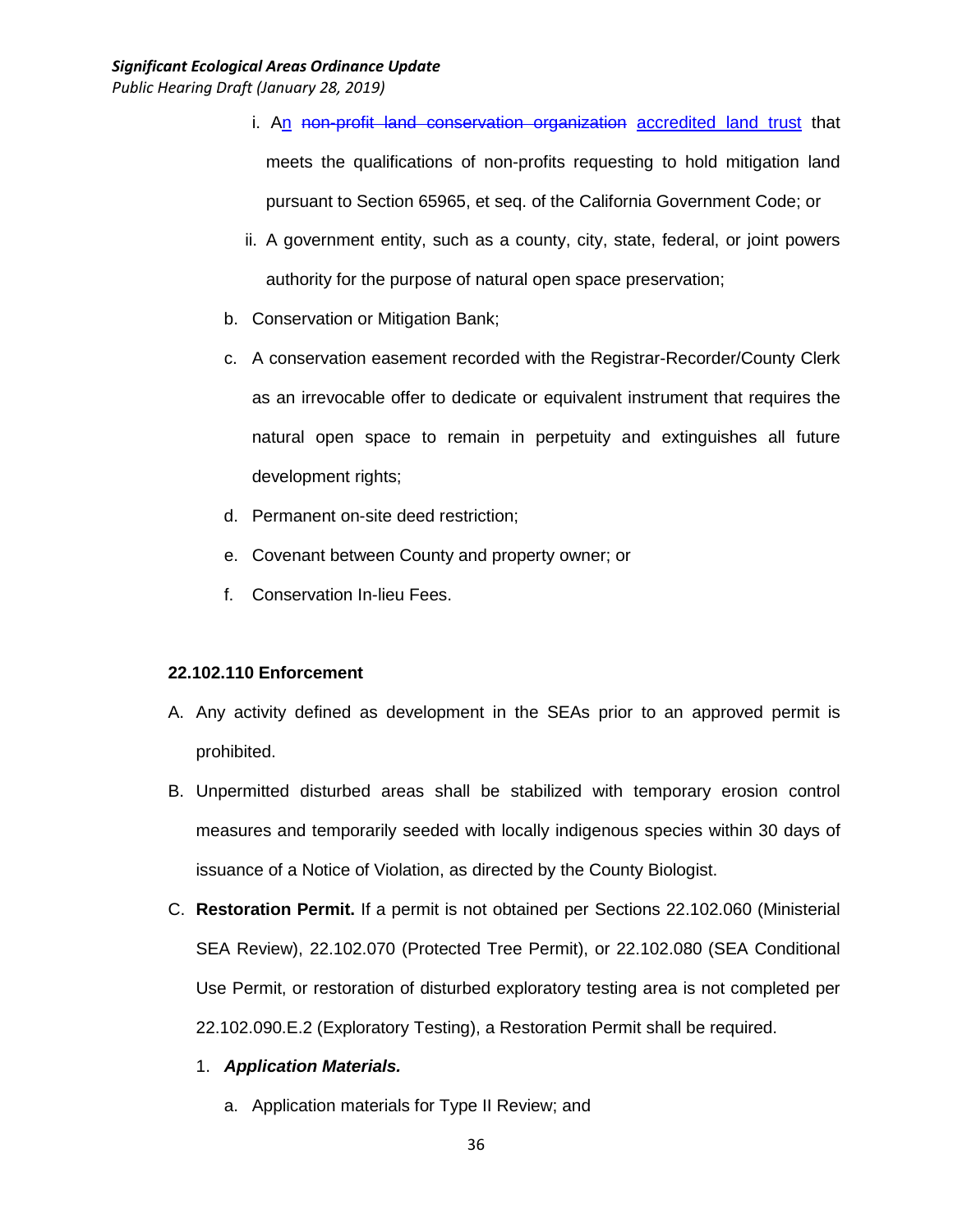- b. Restoration Plan.
- 2. *Findings.* The Commission or Hearing Officer shall approve an application for a Restoration Permit in a SEA, if the Commission or Hearing Officer finds that the application substantiates the following findings:
	- a. The restoration corresponds with the SEA Resources, habitats, and ecosystem services that were degraded by the unpermitted development;
	- b. The restoration will create and enhance biologically functional habitats;
	- c. The restoration resolves any violations of unpermitted development; and
	- d. The restoration is consistent with Section 22.102.010 (Purpose) and Subsection 22.102.080.D (Findings).
- 3. *Noticing and Public Hearing.* Noticing and public hearing procedures for a Restoration Permit shall be consistent with the requirements of Type II Review stated in Division 9.
- D. When a Notice of Violation has been issued by the Department, the Director may set the matter for a public hearing before the Commission to consider a five-year ban on filing any new application, or acting upon any application for the subject property. In such case, all procedures relative to notification, public hearing, and appeal shall be the same as for a SEA CUP per Section 22.102.080 (SEA Conditional Use Permit). Following a public hearing, the Commission may place up to a five-year ban on filing any applications, but may exempt emergency permits and/or permits deemed by the Director as necessary, for the subject property to address a violation or permit revocation on the property. The five-year period shall commence from the date of the hearing. The Director shall record such five-year ban in the office of the County Recorder.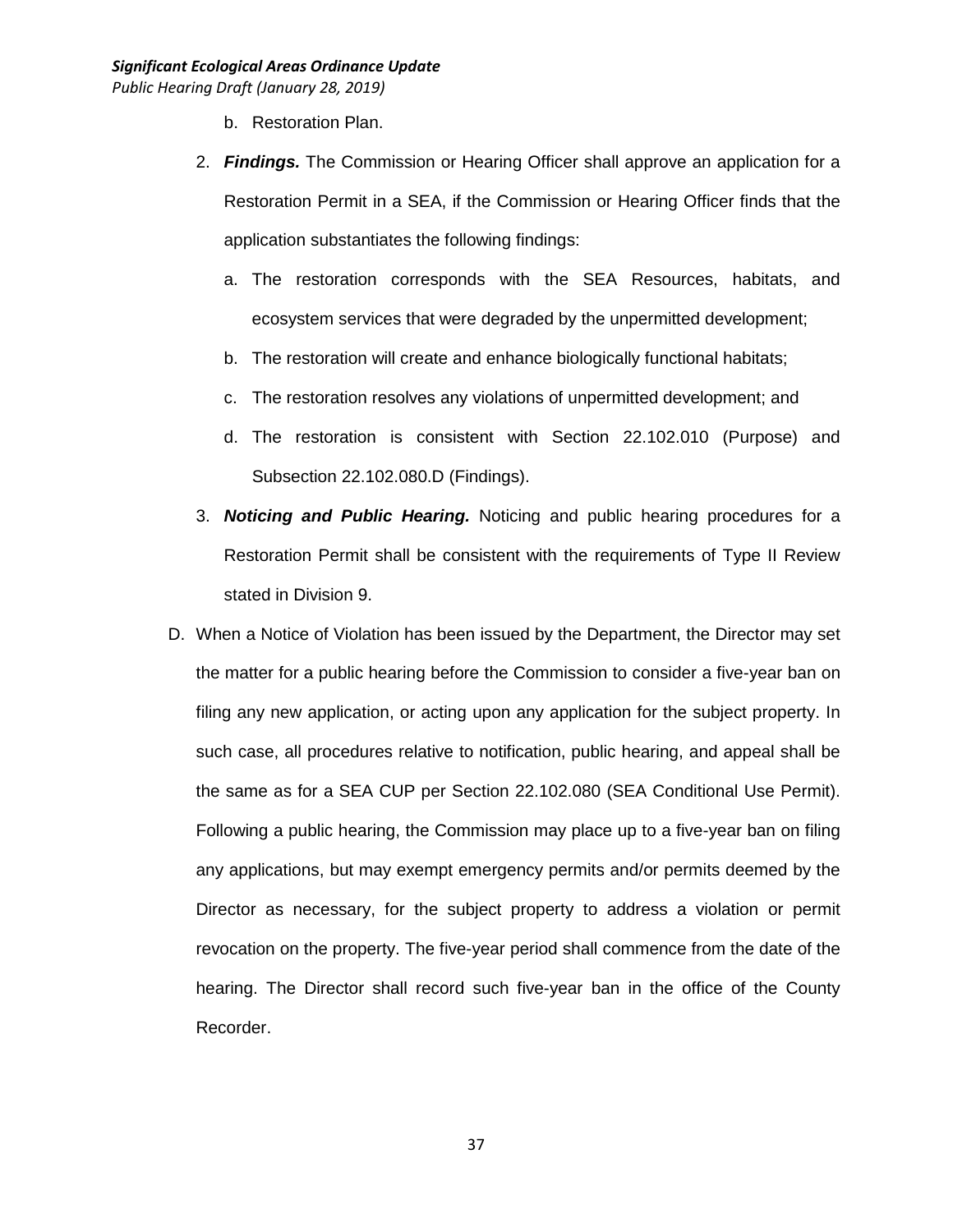#### **22.102.120 Fees**

A. **Filing Fees.** Fees and deposits shall be in compliance with Section 22.222.080 (Fees and Deposit).

## B. **SEA Counseling Fee.**

1. The SEA Counseling Fee shall cover up to two SEA Counseling meetings.

2. The SEA Counseling Fee shall be applied to projects filed within one year of the SEA Counseling.

- *C.* **SEATAC Review Fee.** Development subject to SEATAC Review shall require an additional filing fee per Section 22.222.080 (Fees and Deposit), subject to the following:
	- 1. The SEATAC Review Fee shall cover up to three SEATAC meetings. Additional review meetings by SEATAC shall require a new fee.
	- 2. The SEATAC Review Fee may be refunded if a written request is received from the applicant prior to the scheduling of the first SEATAC meeting and if the development is re-designed to meet standards outlined in Section 22.102.090 (SEA Development Standards).

## **22.102.130 Review Procedures for County Projects**

County projects proposing development in a SEA shall submit an application for a review by the Department. County projects and maintenance activities performed as a result of emergency or hazard management shall be documented. The documentation shall be provided to the Department for a determination of the applicability of this Chapter. Emergency or hazard management activities include, any activity required, requested, authorized, or permitted by a local, state, or Federal agency, in response to an emergency.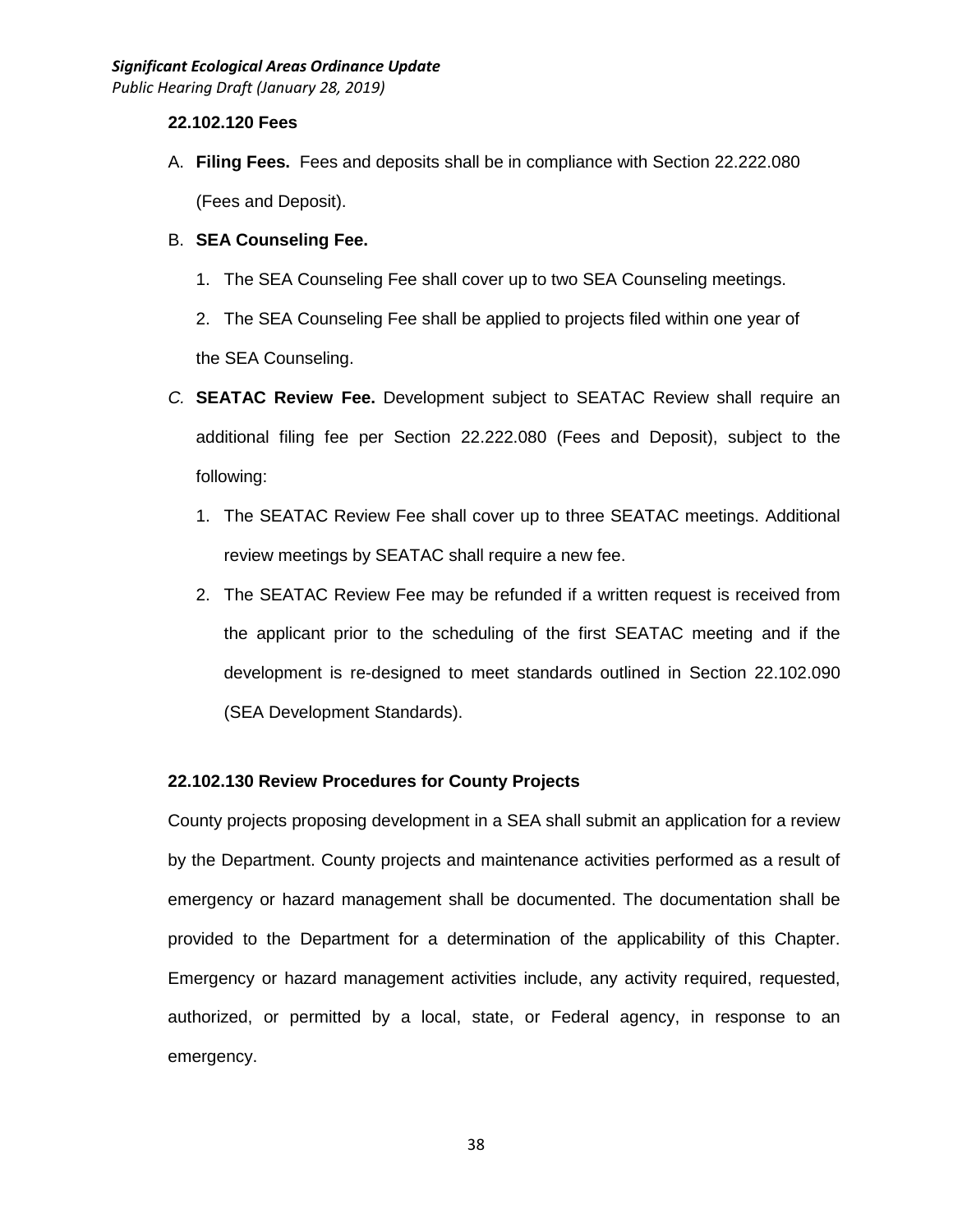*Public Hearing Draft (January 28, 2019)*

A. **Information Required.** Prior to the start of the project, the lead County Department

shall provide the following:

- 1. Project scope of work;
- 2. Location map;
- 3. Environmental documents, if applicable; and
- 4. Regulatory permit requirements, if applicable.

## B. **Review.**

- 1. *Initial Review.* The County Biologist shall review the project; and
- 2. *SEATAC Review.* The County Biologist may determine that SEATAC Review is necessary based on the project proposal.
- C. **Recommendation.** The County Biologist and SEATAC as necessary, may submit a report to the lead County Department that includes recommendations on the project design and compatibility with Subsection 22.102.080.D (Findings).

# **22.102.140 Review Procedures for Habitat Restoration Projects**

Proposed habitat restoration, if not required as a mitigation for an approved permit, shall submit for a review by the Department of a restoration or enhancement plan that illustrates how an area is proposed to restore habitat function consistent with this Chapter.

- A. **Information Required.** A Restoration Plan shall be submitted. An existing plan or equivalent that fulfills the requirements of a Restoration Plan may be accepted as a substitute.
- B. **Review.** 
	- 1. The Director, in consultation with the County Biologist, shall review the project proposal.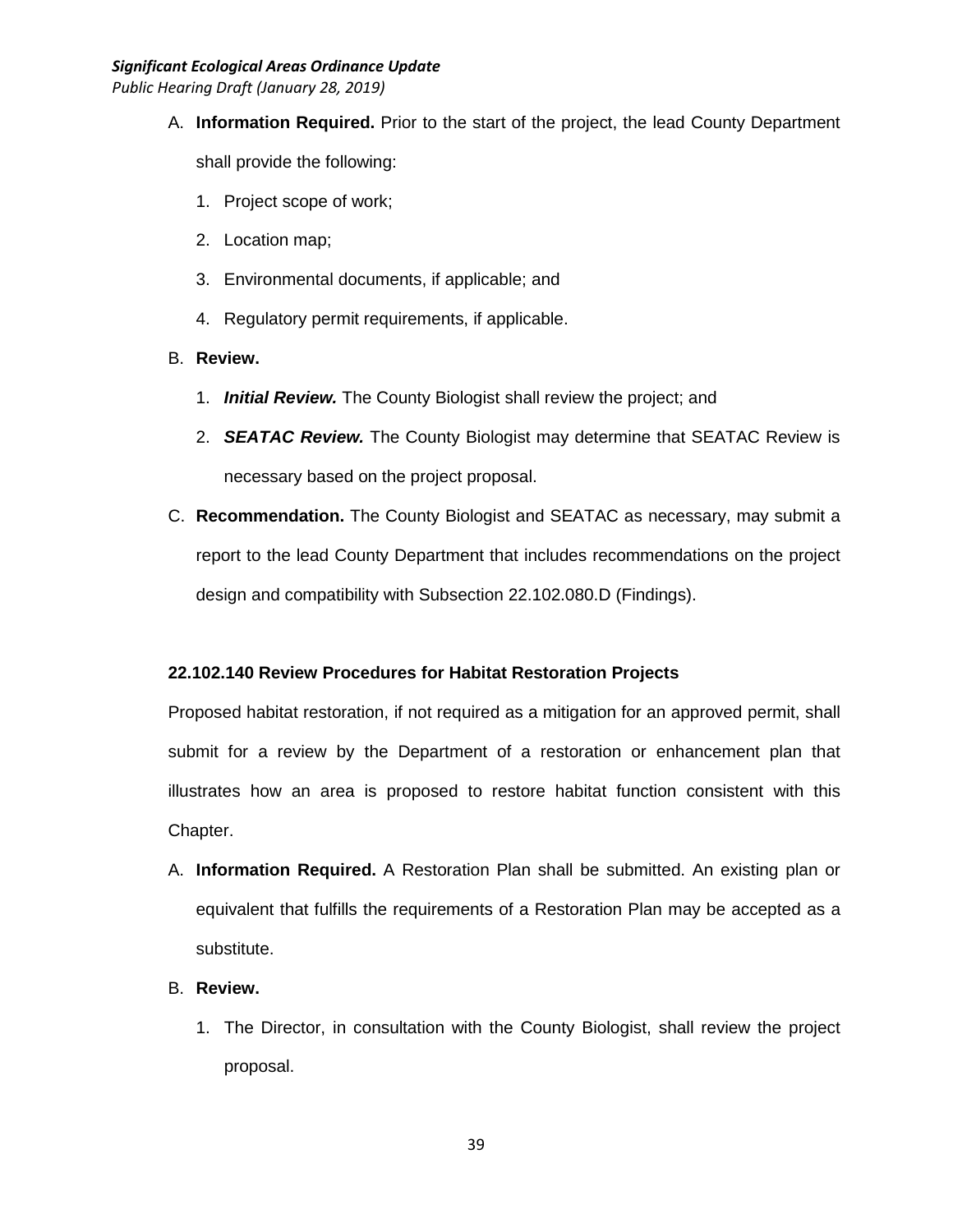- 2. *Site Visit.* A site visit by the County Biologist may be deemed necessary by the Director or County Biologist to adequately evaluate the impacts to SEA Resources.
- 3. Subsequent activities that fall within the scope of the approved restoration or enhancement plan shall not require further review by the Department.
- 4. If the proposed habitat restoration is not found to substantiate Subsection 22.102.080.D (Findings), then a SEA CUP shall be required per Section 22.102.080 (SEA Conditional Use Permit).

## **22.102.150 Significant Ecological Areas Technical Advisory Committee (SEATAC)**

SEATAC serves as an expert advisory committee that assists the Department in assessing a project's impact on SEA Resources.

- A. **Rules and Procedure.** The Director shall establish rules and procedures necessary or convenient for the conduct of SEATAC's business.
- B. **SEATAC Review.** SEATAC shall evaluate projects requiring SEATAC review per Section 22.102.080 (SEA Conditional Use Permit), as follows:
	- 1. Ruling on the adequacy of the BCA and Biota reports, if applicable;
	- 2. Recommending redesign and/or mitigation measures to avoid, minimize, or mitigate impacts to SEA Resources; and
	- 3. Recommending a determination of the compatibility of the development project and this Chapter, including consideration of the following:
		- a. The project's ability to comply with Section 22.102.090 (SEA Development Standards);
		- b. The project's ability to mitigate impacts to SEA Resources through natural open space preservation;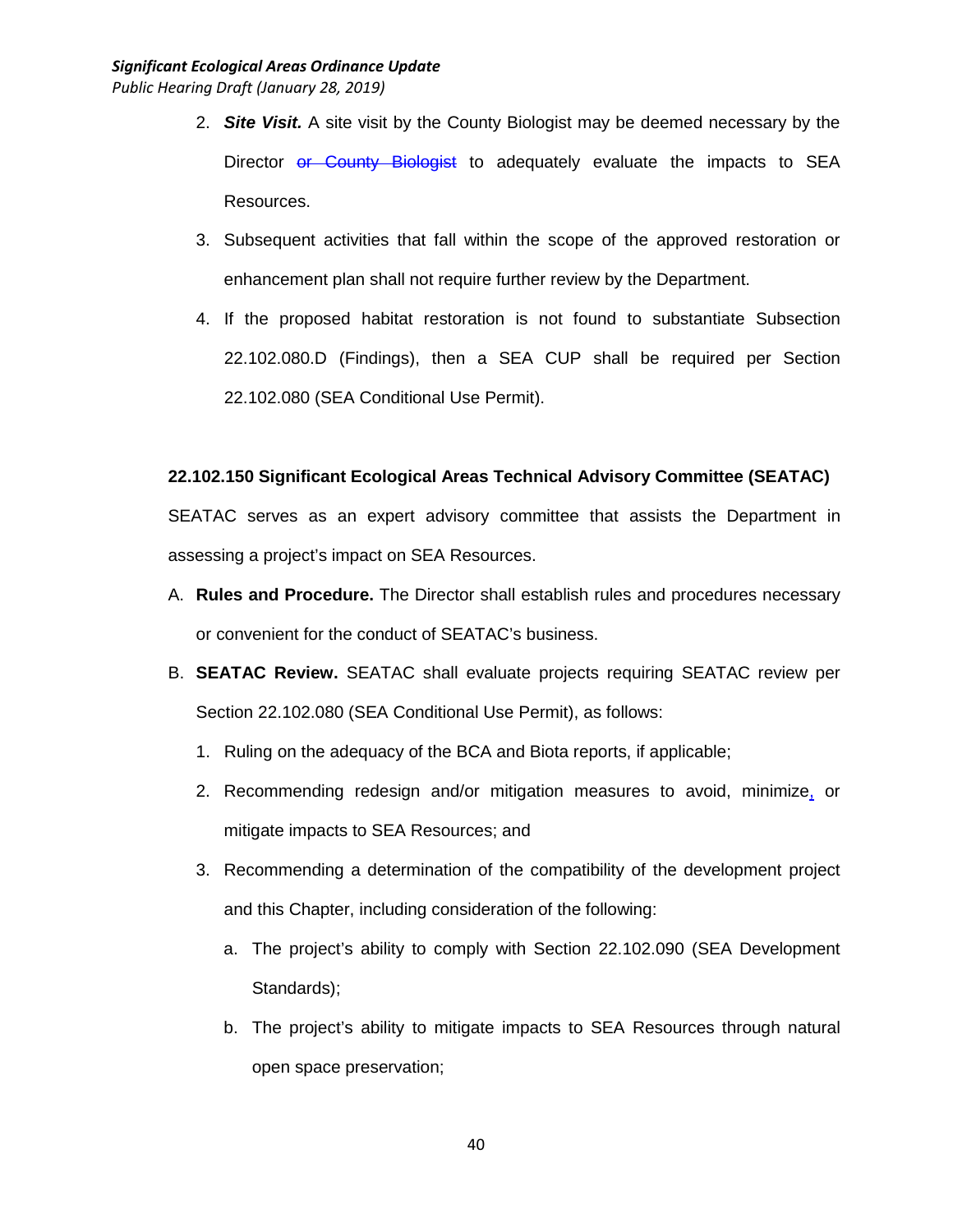*Public Hearing Draft (January 28, 2019)*

- c. The project's ability to meet the findings of Subsection 22.102.080.D (Findings); and
- d. The Project's avoidance of disturbance to Regional Habitat Linkages.

**SECTION 4.** Section 22.190.080 is hereby amended to read as follows:

#### **22.190.080 Reclamation Plan**

…

#### A. **Findings Prerequisite to Approval.**

- …
- 3. In approving a Reclamation Plan, the Commission or Hearing Officer shall:
	- e. Require as a condition of approval financial assurances in accordance with Section 2773.1 of the California Public Resources Code.
	- f. Require that the mine operator file a covenant against the property with the Registrar-Recorder/County Clerk containing the following statement before commencing operation of a new surface mine or, in the case of an existing mine as described in Section 22.190.030.D.4, within 30 days following notice of approval:

This property is subject to Reclamation Plan (enter case number), requiring, together with other conditions, the completion of a reclamation program before use of the property for a purpose other than surface mining, except as otherwise provided in said plan. Agents of the County of Los Angeles and the State of California may enter upon such land to enforce a Reclamation Plan and to effect reclamation, subject to compliance with applicable provisions of law.

41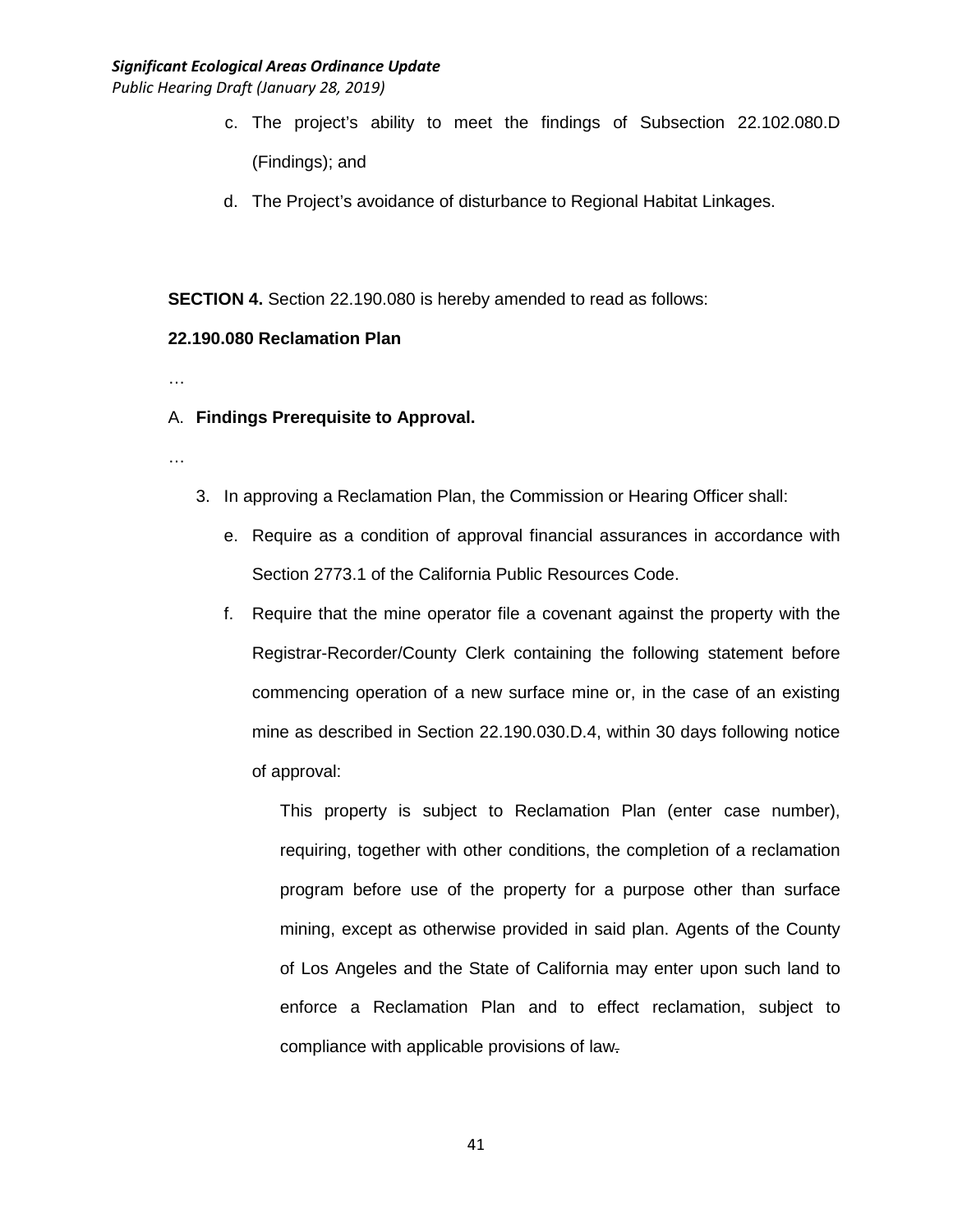- g. Shall verify that the reclamation plan for any surface mining operation located in a Significant Ecological Area, was reviewed by SEATAC in accordance with Section 22.102.140 (Significant Ecological Areas Technical Advisory Committee).
- 4. The Commission or Hearing Officer may require modification of the Reclamation Plan or impose such conditions that the Commission or Hearing Officer deems necessary to ensure that the plan is in accord with the requirements om Subsection C, below. and

**SECTION 5.** Section 22.250.010 is hereby amended to read as follows:

…

…

## **22.250.010 Filing Fees and Deposits.**

A. For the purpose of defraying the expense involved in connection with any application or petition required or authorized by this Title 22, the following fees, as provided in Table 22.250.010-A, below, shall accompany the application or petition. Table 22.250.010-A may be referred to as the Filing Fee Schedule.

| TABLE 22.250.010-A: FILING FEE SCHEDULE |                                            |             |  |
|-----------------------------------------|--------------------------------------------|-------------|--|
| .                                       |                                            |             |  |
| <b>Conditional Use Permit</b>           | Concurrent filing (except SEA CUPs)        | \$8,951.00  |  |
|                                         | Significant Ecological Areas               | \$20,717.00 |  |
|                                         | Significant Ecological Areas, construction | \$9,473.00  |  |
|                                         | projects up to 3,500 square feet of total  |             |  |
|                                         | new building areas and no land division    |             |  |
|                                         | Significant Ecological Areas, development  | \$18,217.00 |  |
|                                         | within                                     |             |  |
| .                                       |                                            |             |  |
| Minor<br>Conditional<br>Use             | Permit                                     | \$1,621.00  |  |
| Permit                                  | <b>Protected Tree Permit</b>               | \$1,621.00  |  |
|                                         | <b>Residential Infill</b>                  | \$1,326.00  |  |
|                                         | <b>Restoration Permit</b>                  | \$1,621.00  |  |